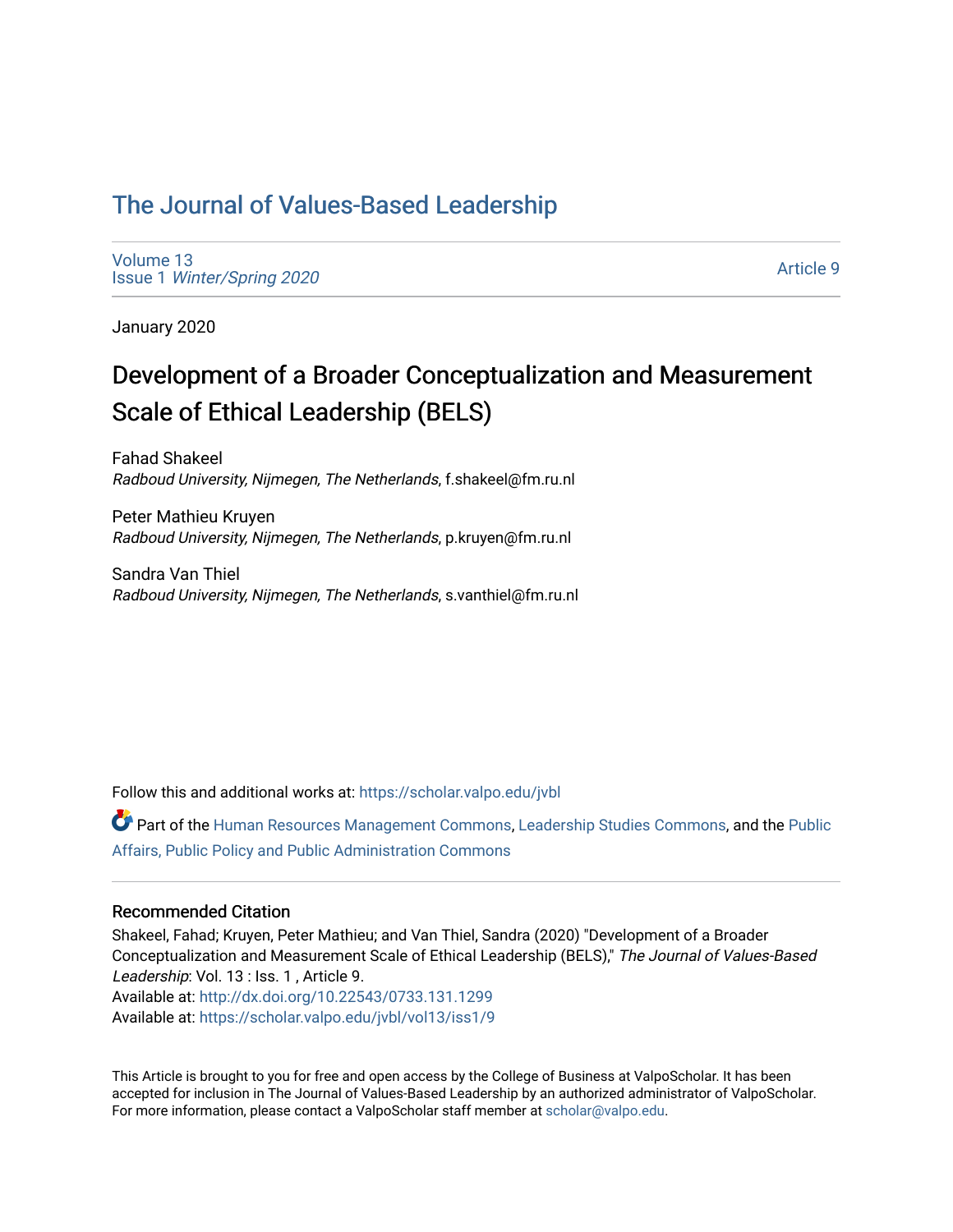# Development of a Broader Conceptualization and Measurement Scale of Ethical Leadership (BELS)

# Cover Page Footnote

The authors report no conflict of interest in writing this article.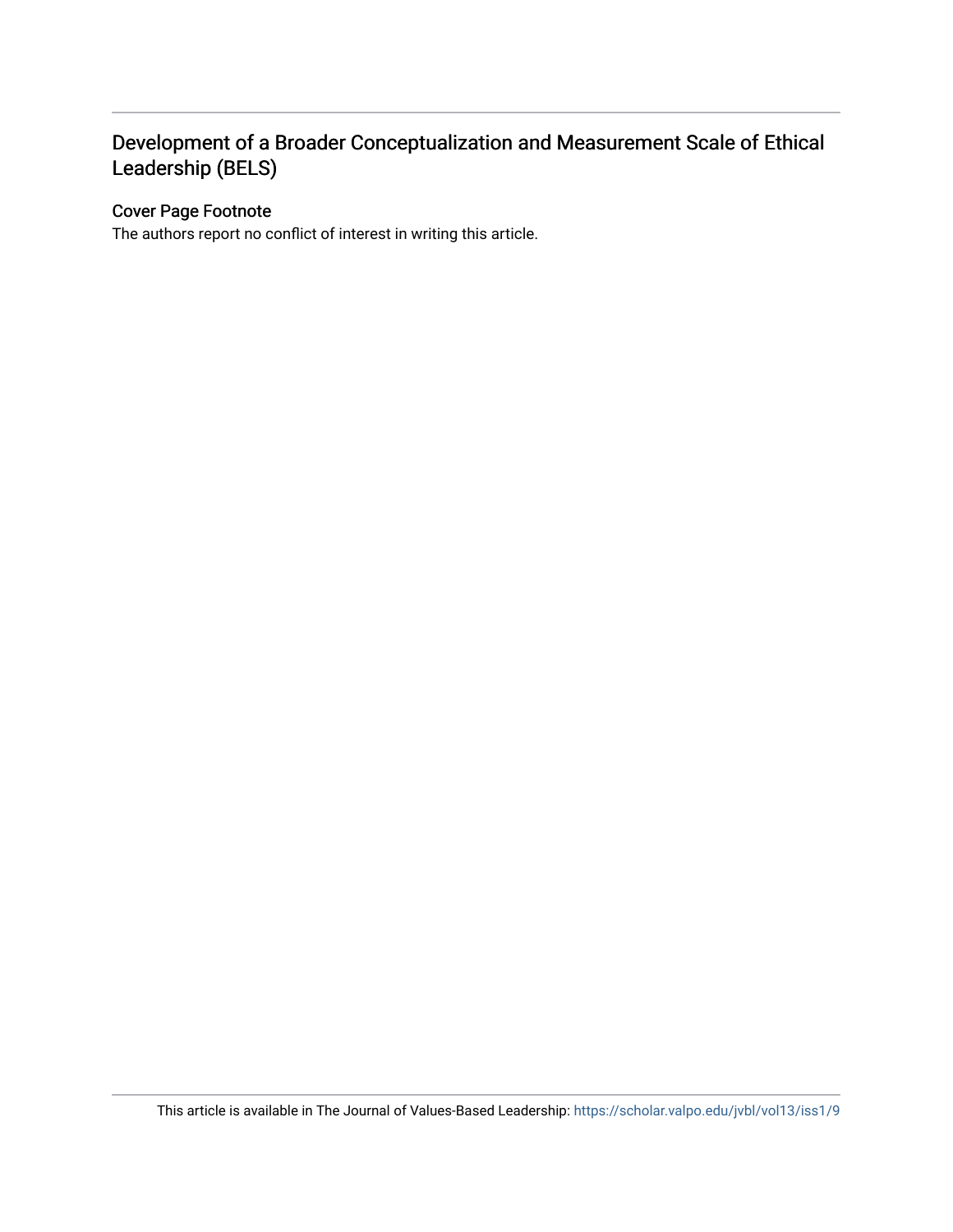# **Development of a Broader Conceptualization and Measurement Scale of Ethical Leadership (BELS)**



**FAHAD SHAKEEL RADBOUD UNIVERSITY NIJMEGEN, NETHERLANDS**



**PETER MATHIEU KRUYEN RADBOUD UNIVERSITY NIJMEGEN, NETHERLANDS**



**SANDRA VAN THIEL RADBOUD UNIVERSITY NIJMEGEN, NETHERLANDS** 

#### *Abstract*

*This study presents a broader construct of ethical leadership as an alternative to existing understanding of the term. The study divides the existing literature into classical and contemporary thoughts. The study brings forth limitations of the existing classical conceptualization based on several shortcomings. Synthesis and development of existing studies lead to a broader narrative that essentially addresses the limitations posed in this study. This broader viewpoint is based on the categorization of ethical theories by Van Wart (2014). A new definition of ethical leadership is presented and a survey scale of ethical*  leadership based on this conceptualization is developed. This study calls for empirical *studies to test the new scale and use it to re-validate existing studies*.

### **Introduction**

The increasing body of literature on ethical leadership (Eisenbeiss, 2012; Den Hartog, 2015, Brown et al., 2006) reports on the various positive effects of ethical leadership such as reduction in absenteeism (Hassan et al., 2014), lower turnover intention (Demirtas and Akdogan, 2015; Elci et al., 2012), and higher motivation for whistle blowing (Bhal and Dadhich, 2011). However, a closer look at the literature reveals that studies pertaining to ethical leadership uphold different conceptualizations of ethical leadership. This is problematic because the presence of multiple conceptualizations hampers the accumulation of knowledge and results in unnecessary proliferation of constructs (Blalock, 1968; Tesser and Kraus, 1976 as cited in Singh, 1991). In general, these different conceptualizations can be classified into a classical and a contemporary school of thought.

The classical school of thought includes studies that uphold the view that ethical leadership comprises of personal ethical virtues of a leader and lists activities undertaken by them to inculcate these values into followers. These studies portray a twodimensional view of ethical leadership as developed by Brown et al. (2005); Trevino et al. (2003); and Trevino et al. (2000). These two dimensions are called the moral person which refers to the virtues of the leader, and moral manager which refers to the efforts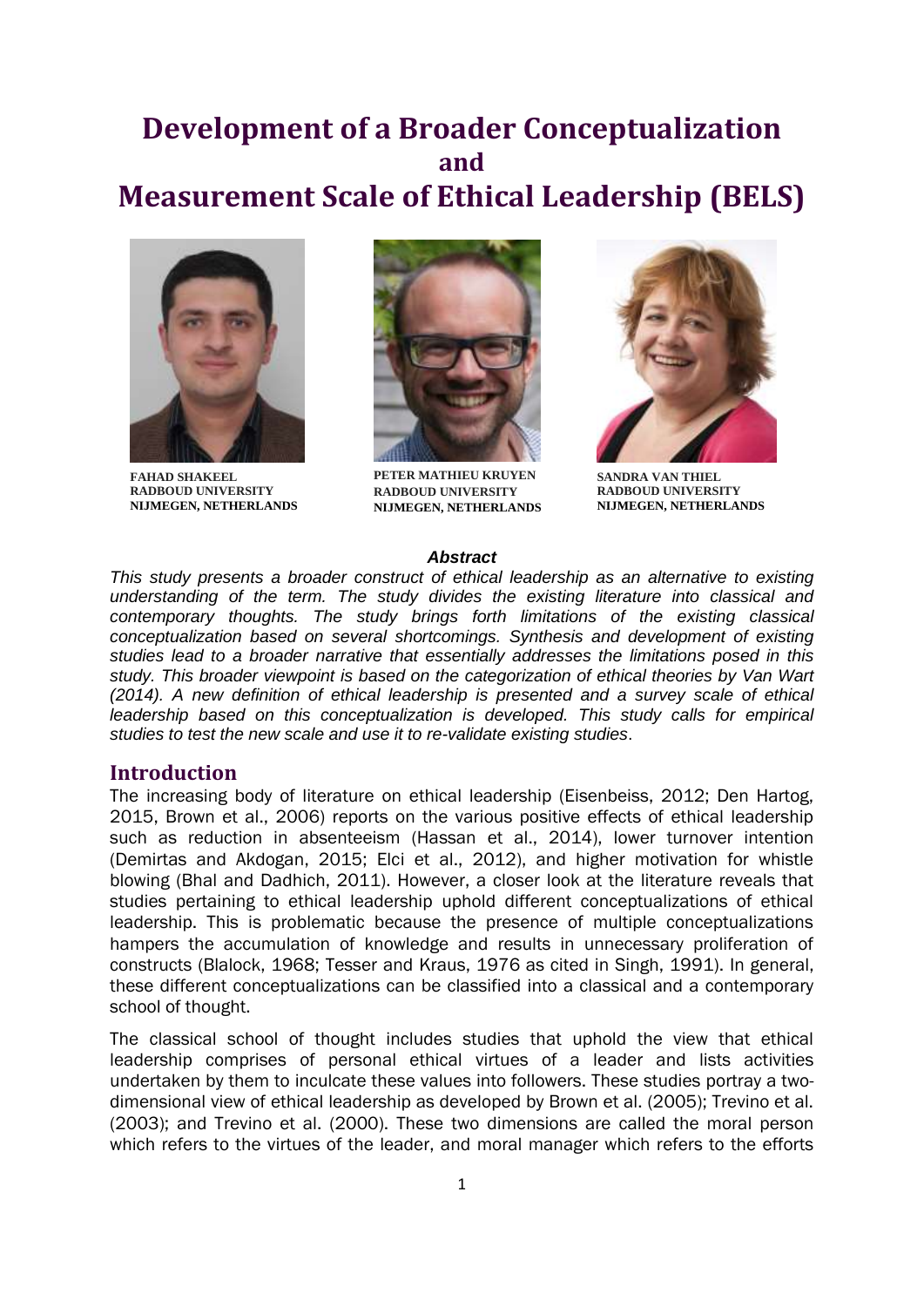undertaken by leaders through various means to promote such virtues (Brown et al., 2005). This conceptualization remains popular in the literature till today, and has paved the way for a large number of empirical studies.

The contemporary conceptualization of ethical leadership includes studies that promote a broader scope of ethical leadership (e.g., Kalshoven et al., 2011; Eisenbeiss, 2012; Van Wart, 2014; Voegtlin, 2016). The common underlying denominator in these modern contemporary thoughts of ethical leadership includes two broad views which put them in contrast to classical views. First, in contrast to the classical school of thoughts, contemporary theories of ethical leadership put more emphasis on the external environment and, second, the role of leader is shifted from being a manager that manages employees with rewards and punishments to a mentor that inspires followers by putting the followers' needs before their own (Van Wart, 2014).

A comparison of the classical and contemporary conceptualizations of ethical leaderships shows that, on the one hand, the classical ethical leadership conceptualization lacks many values including efforts on the part of leaders to prioritize the needs of employees or take responsibility for society and environment (Eisenbeiss, 2012; Voegtlin, 2016). On the other hand, contemporary conceptualizations do not include an outline of activities needed to address these growing responsibilities. Therefore, in this study, we aim to develop an overarching conceptualization of ethical leadership that combines both elements.

Next to the absence of an overarching conceptualization, ethical leadership scholarship also lacks an overarching measurement tool. Questionnaires that are currently in use either judge leaders on classical assumptions or measure modern values ignoring the basics of classical theories. This study addresses the call to compare different ethical leadership scales (Yukl et al., 2013), and creates a new scale which will help to address a broader conceptualization.

This article is structured as follows. First, we develop the broader conceptualization of ethical leadership using two building blocks. The first building block reviews elements that were found lacking in the classical model as suggested in the extant literature on ethical leadership. The second building block discusses elements from the contemporary conceptualizations. In the discussion that follows, we explicate how repetitive and similar attributes are removed as part of the development of a broader conceptualization. Based on these building blocks, we next put forward a new broader ethical leadership definition. Following this definition, we then construct the broader ethical leadership scale (BELS) using an amalgam of existing scales and self developed items from the literature. The article ends with a discussion of the utility of the broader conceptualization and the BELS, and presents a future research agenda on ethical leadership.

# **Building Block 1**

#### *Criticizing the Classical Ethical Leadership Conceptualization*

The classical conceptualization of ethical leadership was first presented by Trevino et al. (2000; Trevino et al., 2003). This has been further developed and defined by Brown and colleagues (2005). In their study, they define ethical leadership as "the demonstration of normatively appropriate conduct through personal action and interpersonal relationships, and the promotion of such conduct to followers through two-way communication, reinforcement, and decision-making" (Brown et al., 2005, p.120). This conceptualization attributes ethical leadership as the sum of two dimensions; the moral person and moral manager.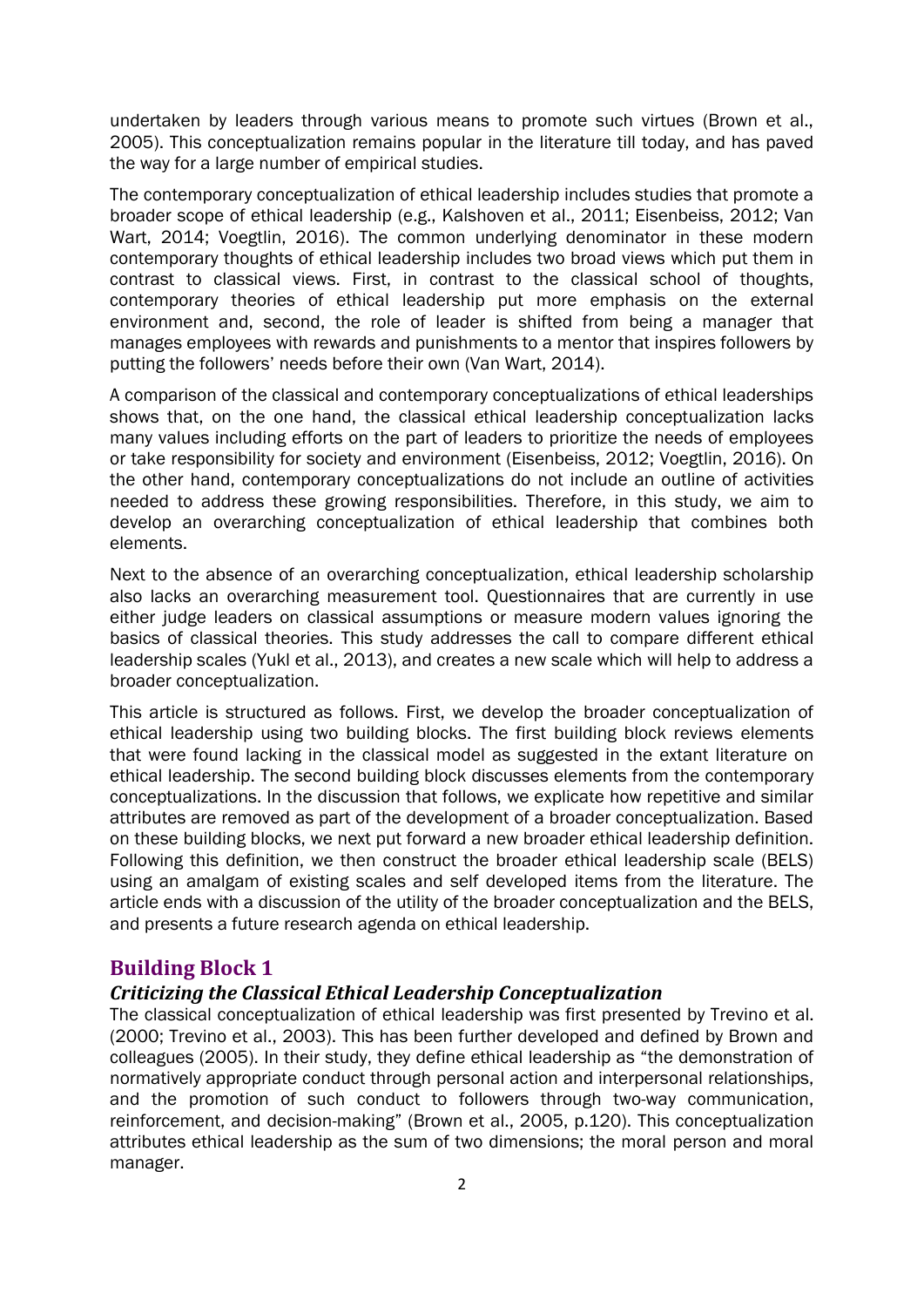The moral person dimension refers to the personal attributes of the leader her/himself, for example, honesty, fairness, integrity and the leader's decision-making which includes consideration for ethical consequences of decisions, and making principled and fair choices that can be observed and emulated by others (Bass & Avolio, 2000; Burns, 1978; Howell & Avolio, 1992 as cited in Brown et al., 2005). The moral manager refers to the activities that the manager undertakes to inculcate these values in followers. These activities include role modeling, communication about ethics, and reinforcements (Brown et al., 2005).

Role modeling refers to making the behaviour and decision-making of the leader visible and salient for observation by followers against an observational background which is neutral at best (Brown and Trevino, 2006, p. 597 as cited in Heres and Lasthuizen, 2012). Communication herein implies that leaders "not only draw attention to ethics and make it salient in the social environment by explicitly talking to followers about it, but they also provide followers with voice, a procedurally or interpersonally just process" (Bass & Steidlmeier, 1999; Howell & Avolio, 1992 as cited in Brown et al., 2005). The reinforcement component refers to leaders setting, "ethical standards, reward ethical conduct and discipline those who don't follow the standards" (Gini, 1998; Trevino et al., 2003 as cited in Brown et al., 2005).

This conceptualization has been at the base of many empirical studies., however, the classical model lacks a number of contemporary values. We highlight seven points of discussion, being focus on negative reinforcement, stakeholders not defined, lack of consideration for empowerment, ambiguity in normative appropriateness, lack of role clarification, lack of consideration for environmental sustainability and need for leader learning. Figure 1 shows the classical model of ethical leadership lacking the abovementioned contemporary values.

#### *Figure 1***: The Classical Model of Ethical Leadership**

#### **Stage 1: Development of Classical Model**



Focus on Negative Reinforcement. Within the classical ethical leadership conceptualization, the moral management dimension includes role modeling, communication about ethics and reinforcement to guide followers towards ethical actions. Reinforcement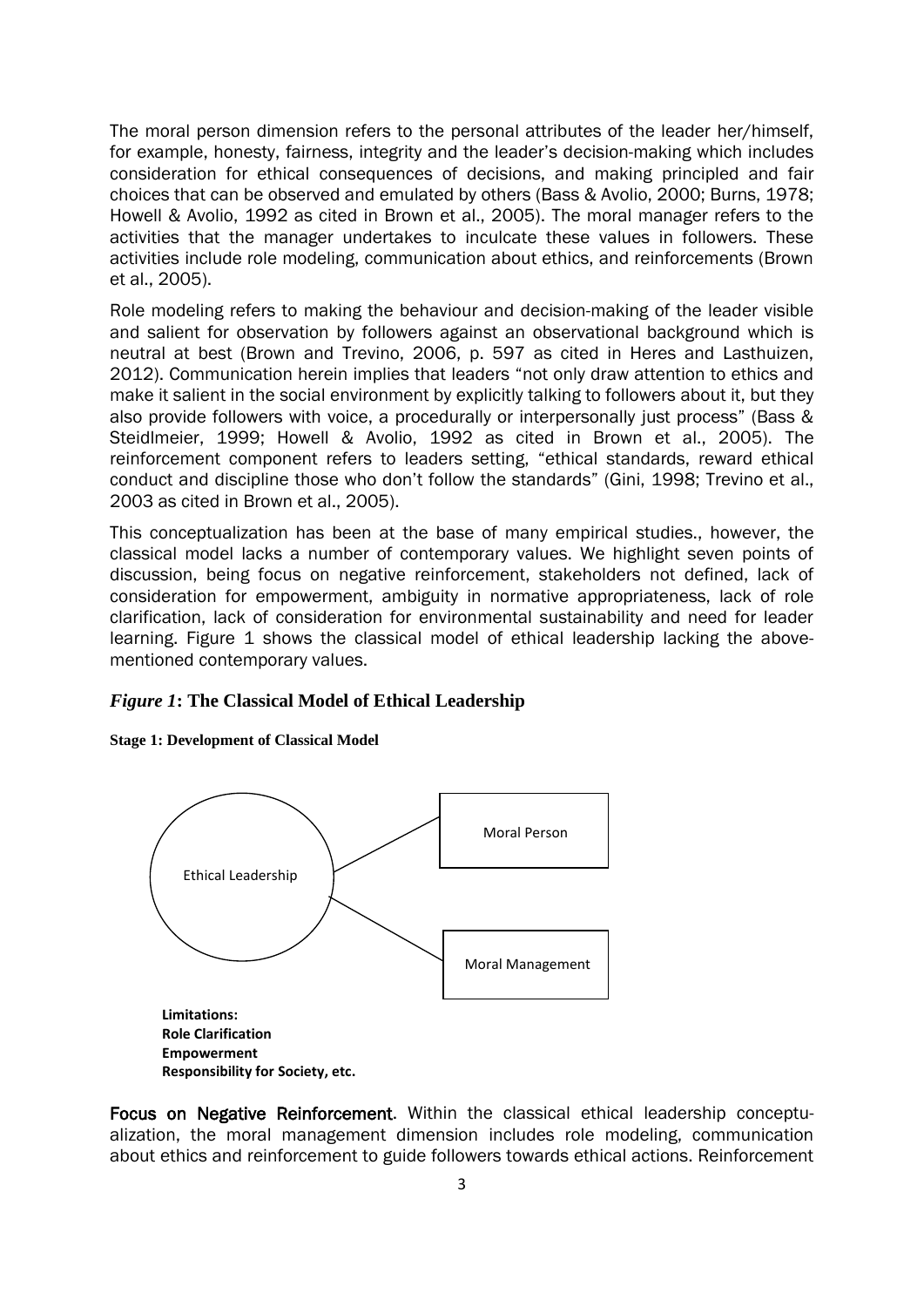refers to leaders' disciplining the behaviour of followers towards the desired ethical conduct by the means of rewards and punishment (Heres and Lasthuizen, 2012). This experience lies with the observers as well as individuals being rewarded or punished (Trevino et al., 1992; Brown et al., 2005; Mayer et al., 2009 as cited in Heres and Lasthuizen, 2012). The focus on punishment is problematic, due to the implications on an employee's well-being as it can have a negative effect on employees' self-esteem. A lower self-esteem is negatively related to performance (Covin et al., 1992; Pierce and Gardner, 2004). This has also been cited in the classic conceptualization (Kanungo and Mendonca, 1996 as cited in Brown et al., 2005).

Stakeholders Not Defined. Stakeholders are defined as: "any identifiable group or individual who can affect the achievement of an organization's objectives or who is affected by the achievement of an organization's objectives. Stakeholders include, for example, public interest groups, protest groups, government agencies, trade associations, competitors, unions, as well as employees, customer segments, and shareowners" (Freeman & Reed, 1983, p. 91).

Several scholars argue that the classical conceptualization of ethical leadership (Brown et al., 2005) does not focus on external stakeholders like customers and society (Den Hartog, 2015, p.112; Frisch and Huppenbauer, 2014 in Voegtlin, 2016). This argument stems from the lack of reference to external stakeholders in the definition. However, it is important to consider stakeholders as they are important components of an organization. The initial model of ethical leadership put forward by Trevino et al. (2000) did include the sub dimension of concern for society as part of moral person dimension of the construct. However subsequent studies did not identify the scope of ethical leader in its definition or measurement tool (Brown et al., 2005).

Lack of Consideration for Empowerment. Scholars describe empowerment as "allowing followers a say in decision making and listening to their ideas and concerns" (De Hoogh and den Hartog, 2008, p.298). The classical conceptualization of ethical leadership lacks direct and explicit attention for empowerment although empowerment has been a topic of discussion in related terms of 'giving employees voice' in the classical theory (Brown et al., 2005). Recent studies on ethical leadership emphasize its importance and have found empowerment to be a vital component of the moral manager dimension (Resick et al., 2006; Den Hartog and De Hoog, 2009 as cited in Heres and Lasthuizen, 2012). According to these scholars, ethical leaders give chances to their employees to voice their concerns, become a part of the decision-making process and help them set their goals. The study by De Hoogh and Den Hartog (2008) suggest that empowerment has importance in studies relating to high performance work systems (Becker & Huselid, 1998 as cited in De Hoogh and Den Hartog, 2008).

Lack of Normative Appropriateness. Classical conceptualizations use the term 'normatively appropriate' for desired ethical behaviour. Although individual ethics are normative in general and vary with cultural boundaries, in terms of organizational studies ethical leadership needs to address the nature of normativeness. In light of the debate regarding unethical pro-organization behaviour (Kalshoven et al., 2016), the extent of normativeness merits a definition of its organizational boundaries. Other studies (Frisch and Huppenbauer, 2014; Den Hartog, 2015) also raise concerns about the term 'normatively appropriate' used in the definition of ethical leadership by Brown and colleagues (2005). These scholars argue that norms may vary across organizations and industries and there is no identification regarding who sets these norms. Furthermore,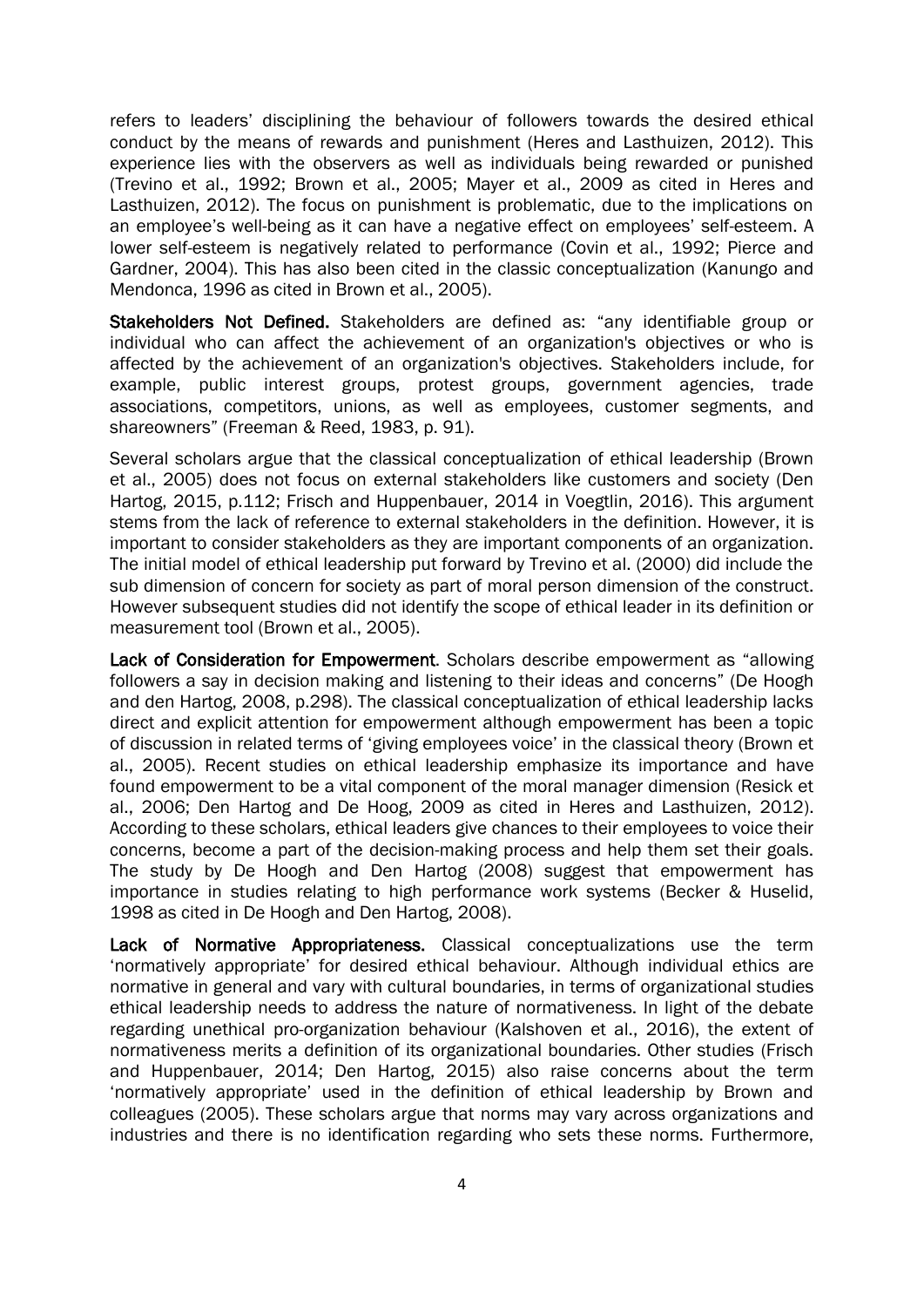such norms may even be harmful for others. The classical conceptualization (Brown et al., 2005) lacks clarification about the normative nature of conduct.

Lack of Role Clarification. Role clarification refers to transparency by leaders in clarifying performance goals and expectations for followers (De Hoogh & Den Hartog, 2008; Kalshoven, 2011). Classical conceptualizations do not address this important function of moral management (De Hoogh & Den Hartog, 2008; Kalshoven et al, 2011). Role clarification was used along with power sharing and morality and fairness by De Hoogh and Den Hartog (2008) in their study to assess ethical leadership and adapted by Kalshoven et al. (2011) as part of their construct. In their studies, De Hoogh and Den Hartog (2008) and Kalshoven et al. (2011) identified role clarification among ethical leader behaviors. Ethical leaders are expected to help employees identify their roles within the organizations. This is important to take into consideration as lack of role clarity can create false expectations in terms of individual responsibility and can hamper good performance. Employees can judge when their performance is at par, and it also helps to avoid employees worrying unnecessarily about their performance (Kalshoven et al., 2011). The definition by Brown et al. (2005) lacks the acknowledgement of role clarification as part of ethical leader's responsible behavior.

Lack of Environmental Sustainability. Corporate sustainability can be defined as meeting the needs of a firm's direct and indirect stakeholders (such as shareholders, employees, clients, pressure groups, communities, etc.), without compromising its ability to meet the needs of future stakeholders as well. Towards this goal, organizations have to maintain and grow their economic, social and environmental capital base while actively contributing to sustainability in the political domain (Dyllicks & Hockerts, 2002, p.132). Although this definition focuses on the political domain, we think it holds true beyond this frame as sustainability as mandate transcends political motives. Contemporary ethical leadership scholars (Van Wart, 2014; Eisenbeiss, 2012; Voegtlin, 2016) promote environmental sustainability as a factor of ethical leadership whereas the classical conceptualization (Brown et al., 2005) does not share this concern. We argue that implicit in the theory of ethical leadership is the understanding that ethical leaders are responsible individuals (Eisenbeiss, 2012). This implies a responsibility to both internal and external stakeholders including the society and environment. Having established this, ethical leaders are compelled to be conscious about their surroundings including the environment and its sustainability. Concern for sustainability has also been identified by De Hoogh and Den Hartog (2008) and subsequently by Kalshoven et al. (2011). By not clearly identifying stakeholders, as discussed above, the implicit thoughts about environmental sustainability are left undecided in the classical conceptualizations (Brown et al., 2005).

Need for Leader Learning. Leadership learning refers to the knowledge that the leader needs to possess in order to lead effectively and adapt constantly to the changing environment. According to Voegtlin (2016), it is an important aspect of leader responsibility. It also implies knowledge in terms of ethical behaviours. Both classical and contemporary conceptualizations lack focus addressing this important aspect of leadership. In a study that explored the link between learning and leadership (Brown and Posner, 2001), leadership development was termed a learning process. Application of adult learning and fostering transformational learning were considered essential in the design and delivery of leadership development efforts. With regard to this important aspect of leadership, the definition of an ethical leader by Brown and colleagues (Brown et al., 2005) overlooks the importance for self-improvement through learning for either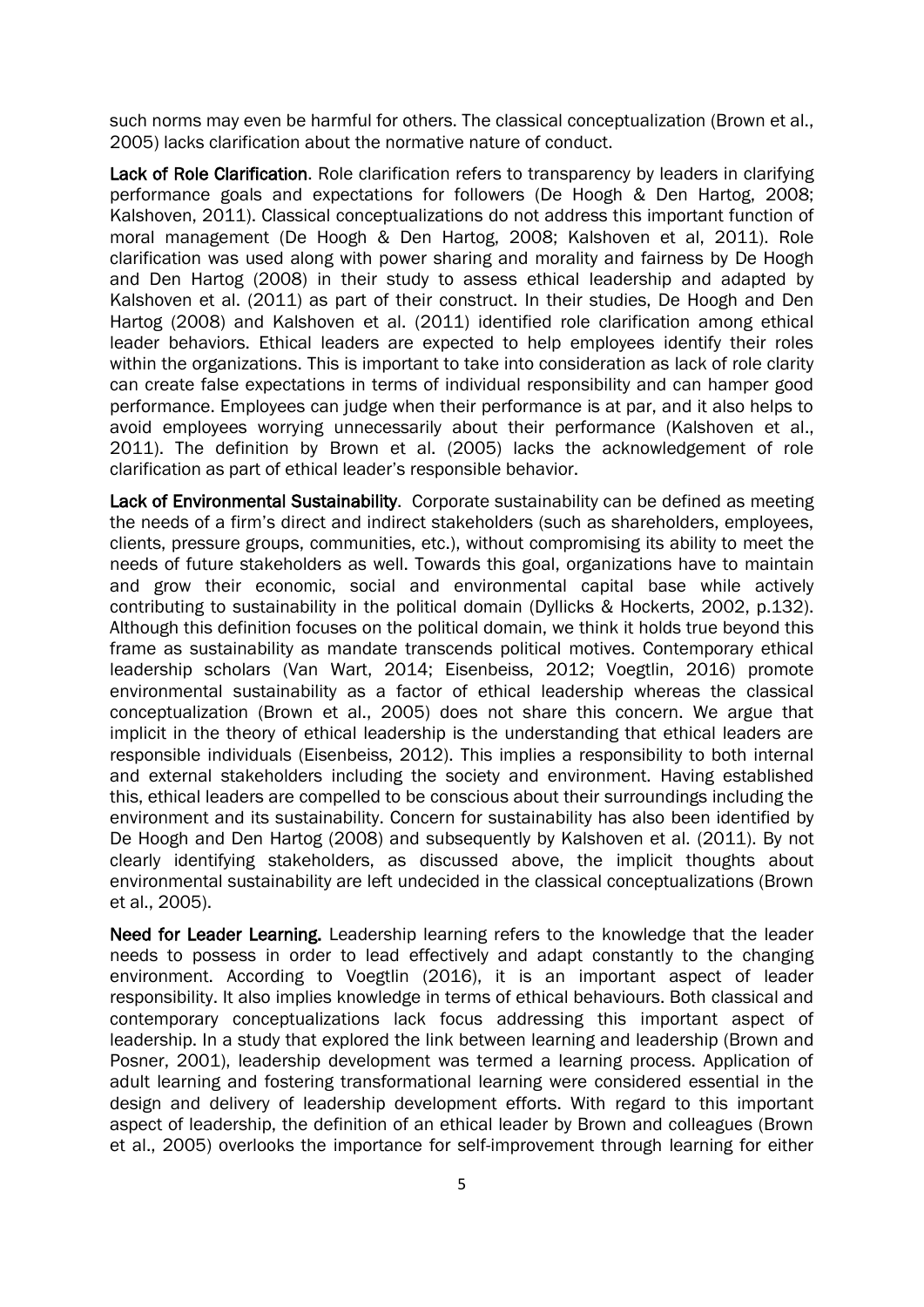the ethical leaders themselves or the followers. This is in line with the qualities of reconsideration associated with leaders (Hester, 2012). We believe learning can imply going through a process of reconsideration which can be result of training, experiences, or formal education.

Figure 2 represents the two dimensions of classical model as depicted in figure 1 with the addition of contemporary values as outlined above.

#### *Figure 2***: Classical Model of Ethical Leadership Including Contemporary Values**

#### **Stage 2: Development of Classical Model**



# **Building Block 2**

#### *Ethical Components of Other Leadership Styles*

The broader ethical leadership conceptualization that is developed in this study not only considers critical points raised by contemporary ethical leadership scholars but also uses insights from five related leadership styles. These styles are positive, spiritual, transformational and professionally grounded leadership. Although classical theory negates the possibility to link transformational style to ethical leadership but acknowledges the link (Brown et al., 2005), it does not discuss the association with the other four styles mentioned in this section. Van Wart (2014) in his study considers these leadership styles as contemporary ethical leadership theories. Their crucial role in ethical leadership include a focus on individual ethics, fostering resilience, advocating for diversity and equal rights, stress on ethical principles instead of total reliance on rules (grounded leadership) and change in terms of adaptation of needed ethical perspective (Shakeel et al., 2019).  $\overline{\phantom{0}}$ 

Virtuous Leadership. Virtuous leadership as characterized by Van Wart (2014) is similar to the moral person in the classical conceptualization of ethical leadership. In both classifications, it refers to a person who has particular ethical attributes. In terms of the classical conceptualization, it refers to a person who is considered fair, trustworthy, honest and caring (Brown et al., 2005). Care is also at the epi-center of values deemed important for leaders within the leadership literature (Hester, 2012). However, the moral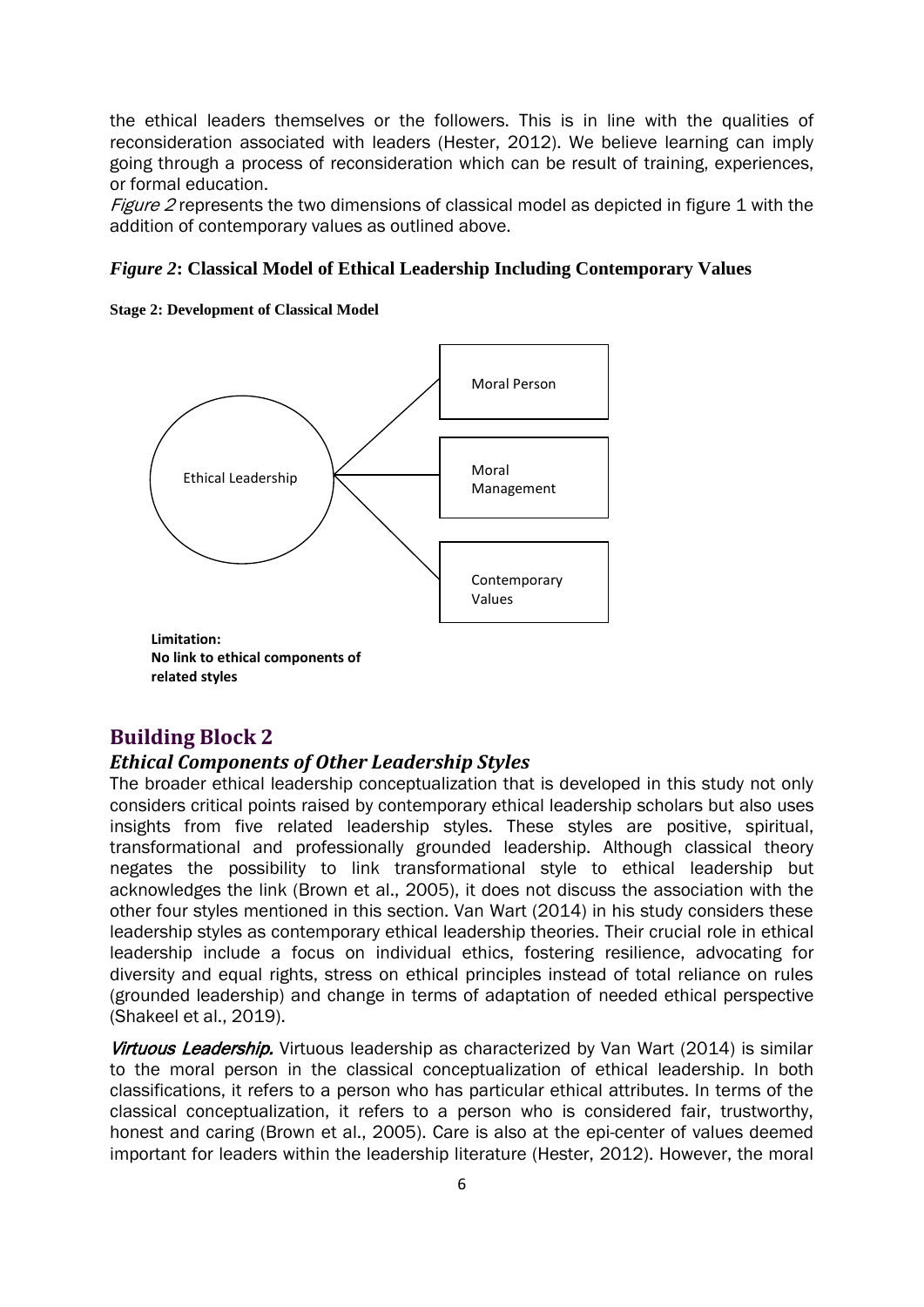person does not actively pursue to instill these attributes in followers; this is a job for moral manager (the second dimension of ethical leadership according to the classical conceptualization). A virtuous leader has attributes such as honesty, trustworthiness, fairness conscientiousness and prudence (Van Wart, 2014, p.29). Prudence or wisdom according to Van Wart (2014) can be used for understanding why things are the way they are. It refers to blending experience, knowledge and reason to make optimum or prudential decisions (Kodish, 2006 in Van Wart, 2014).

Attention for Resilience (Link to Positive Leadership). Resilience is termed as the "ability to bounce back from adversity'' (Hartley,2018, p. 211) and has been deemed useful for public sector leadership. However, this study proposes it to be central to the concept of ethical leadership in general. According to the literature, resilience is of two types; preventive and restorative (Hartley, 2018). Preventive resilience deals with building the capacity to deal with adverse situation whereas restorative resilience deals with bringing a person back to normalcy after a stressful period (Hartley, 2018). Preventive resilience is directly related to 'ethical competence' of the leader, which involves training the leader to follow inspiration and professional principles to cope with unexpected situations and ethical dilemmas when rules do not guide appropriately or are unavailable (discussed in upcoming section). Whereas, restorative resilience is instrumental in avoiding ethical lapses in high stress situation. This calls for special attention as abusive behaviour has been linked with stressful situations within ethical leadership literature (Lin et al., 2016).

Addressing Diversity Management (Link to Socially Responsible Leadership). Diversity management is defined as "the commitment on the part of organizations to recruit, retain, reward, and promote a heterogeneous mix of productive, motivated, and committed workers including people of color, whites, females, and the physically challenged (Ivancevich and Gilbert, 2000, p.77). Ethical leaders being responsible individuals, and governed by the principles of fairness and justice are expected to give equal representation and opportunities to all stakeholders in all matters of organization. Although the classic conceptualization of ethical leadership does not focus explicitly on diversity, diversity constitutes a vital component of spiritual leadership (Van Wart, 2014).

Professionally Grounded Leadership. Among the contemporary theories of ethical leadership is professionally grounded leadership (Van Wart, 2014) which is also in line with Voegtlin's (2016) work on ethical leadership. The grounded approach focuses on ethical *principles* whereas the moral manager focuses more on *rules* and regulations (Van Wart, 2014). If an ethical leader decides based on rules, (s)he would be following the classical conceptualization of ethical leadership; whereas if an ethical leader is forced to decide which has no precedence or associating rule for guidance, theoretically (s)he will be a professionally grounded ethical leader. In our study, we call the ability of following principles "ethical competence." This is similar to addressing the issue highlighted by a leadership study, "that socialization and training in ethical decisionmaking ought to become a consistent practice" (Hester, 2012, p.8).

**Ethical Component of Transformational Leadership.** On a similar note, responsibility on the part of ethical leaders also maintains that ethical leaders in their conscious mind, save budget restraints, will not withhold transformational changes in the organization which could increase productivity or benefit their organization in the long run. Brown et al. (2005) reviewed the overlap between transformational and ethical leadership and stated that this overlap at best is partial. However, there are two known types within transformational leadership; authentic transformational leaders who can be termed as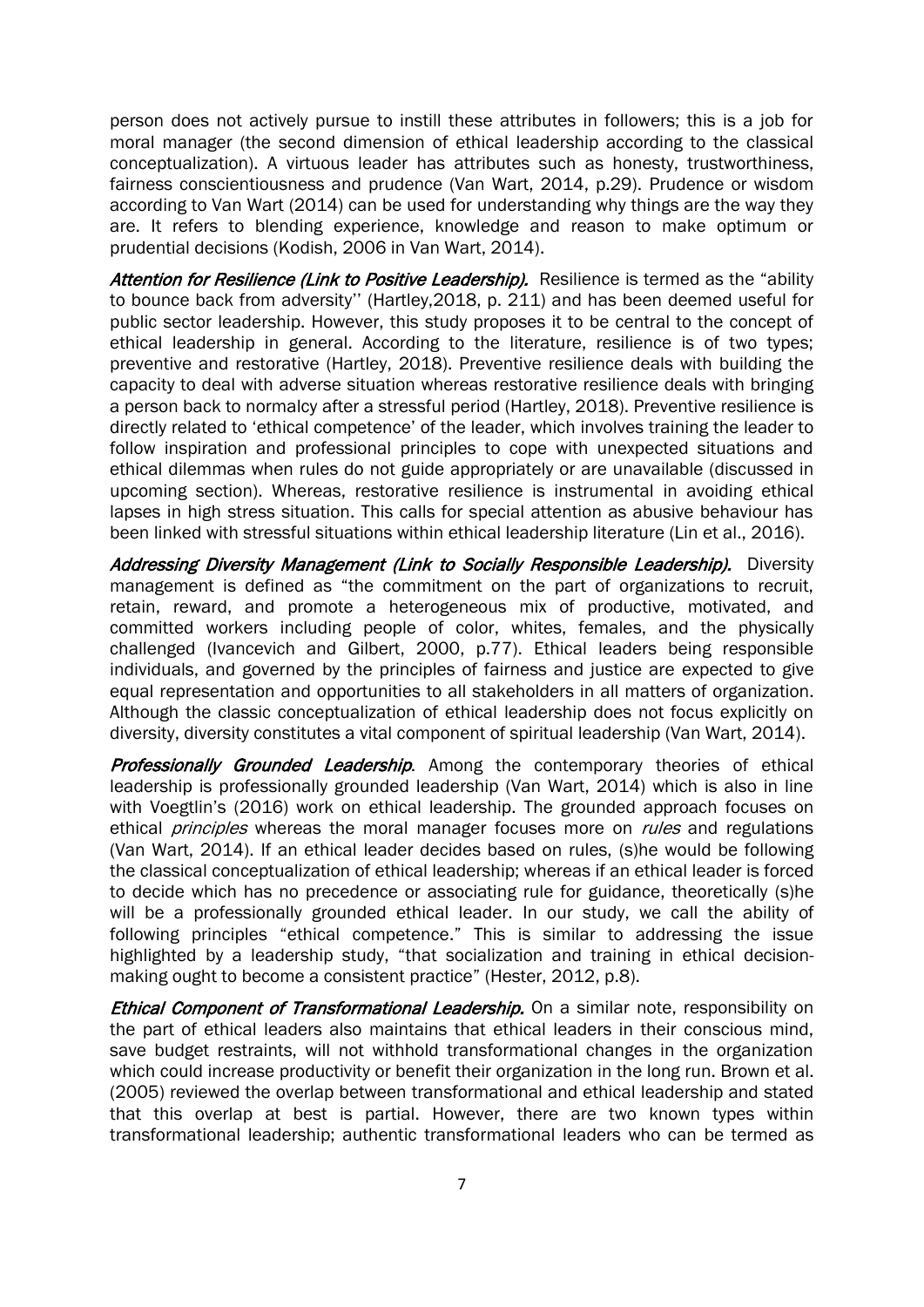leaders true to their agenda of undergoing change and pseudo- transformational leaders who use change to pursue selfish needs (Bass & Steidlmeier, 1999).

In contrast to the classical school of thought, we are of the view that the association of ethical leadership and authentic transformational leadership is not a mere overlap but that ethical leaders are known to use various styles depending on the context (Heres and Lasthuizen, 2012). We argue that ethical leadership as proposed by Van Wart's categorization (2014) entails social responsibility styles including Corporate social responsibility (CSR) leading to environmental sustainability and transformational leadership styles. Having incorporated the categorization by Van Wart (2014) into our development, currently our model is illustrated in *Figure 3*.



*Figure 3***. A Broader Conceptualization of Ethical Leadership**

Figure 3 shows the components of ethical leadership that have been covered so far. The dimensions of moral person and moral manager have been added from classical school of thought; Responsibility is included in our broader model to compensate for the lack of clarity on the definition of "normative appropriateness" in the model presented by Brown et al. (2005). Responsibility also stands as a dimension of ethical leadership from the study of Voegtlin (2016). We add contemporary ideas of empowerment, need for leader learning and sustainability from our discussion and the remaining 6 dimensions from Van Wart's (2014) categorization including virtuous leadership, authentic and positive leadership, moral management, professionally grounded leadership, socially responsible leadership and transformational leadership. However, these 12 dimensions include some overlap that we discuss in the upcoming section, before presenting our broader definition of ethical leadership.

# **Broader Ethical Leadership Definition**

Although contemporary studies pose critique on the multiple shortcomings of the classical assumptions of ethical leadership, these studies are limited to the proposition of new dimensions of ethical leadership with no emphasis on the specific list of activities it comprises (as are part of moral management of the classical assumption). Enlisting activities of these dimensions can help distinguish them from each other as well as avoid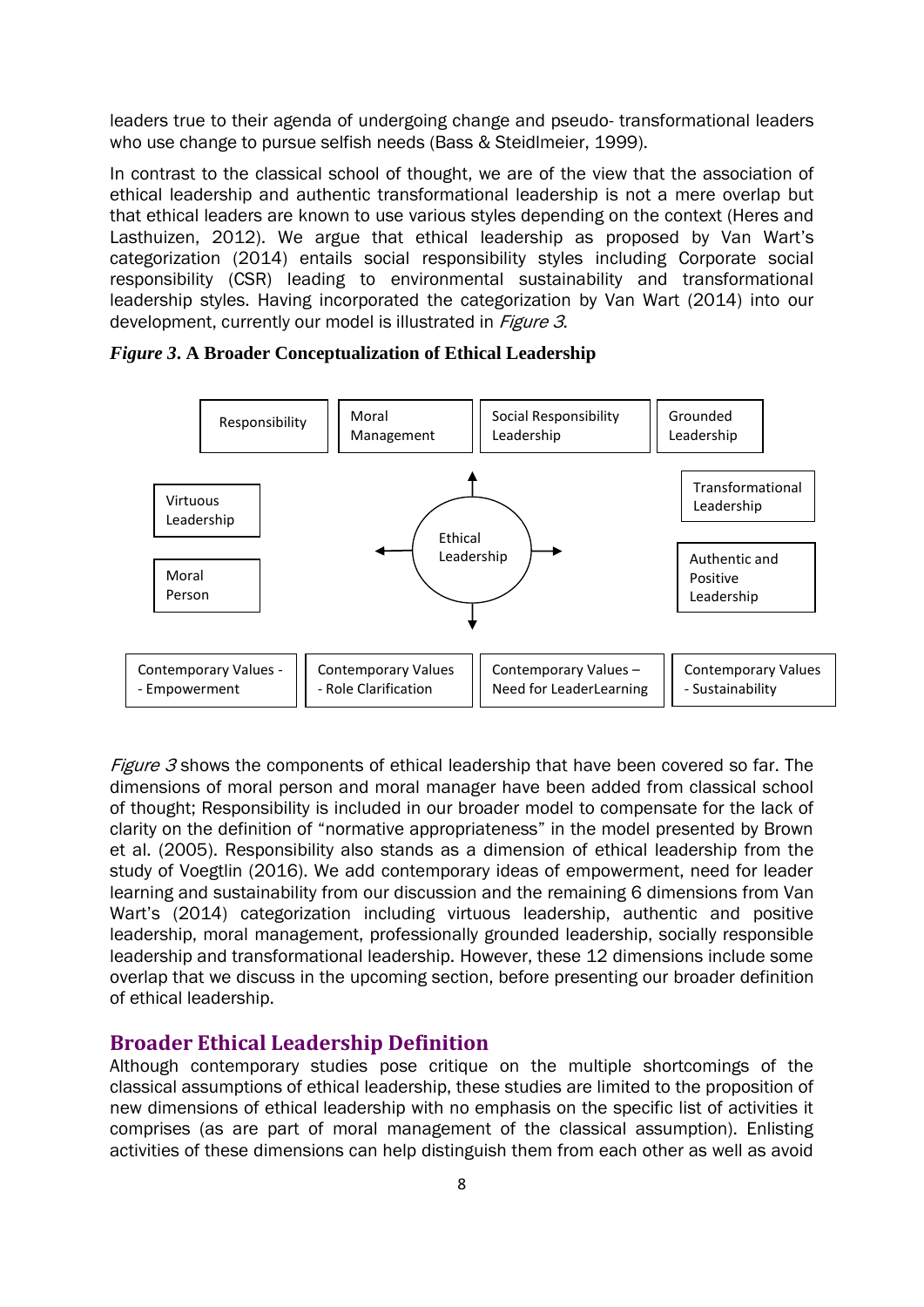repetition. For example, responsibility is implicit in the classical conceptualization and is also a separate explicit dimension identified by Voegtlin (2016). The sub-dimension of responsibility includes links to multiple other contemporary concepts. For instance, it has links to the grounded leadership characterization of Van Wart (2014), with empowerment, with need for learning and with social responsibility leadership of Van Wart, 2014.

Figure 4 demonstrates overlaps between dimensions. For example, the moral person dimension of classical ethical leadership is similar to virtuous leadership, and sustainability is part of CSR which is a socially responsible leadership style in Van Wart's categorization. Other examples concern empowerment and role clarification, which are added to moral management, whereas concerns relating to the need for learning and sustainability are addressed through the dimensions of professionally grounded and socially responsible leadership respectively. Responsibility, which is an important dimension of ethical leadership by Voegtlin (2016), is seen as a vital factor of all dimensions of ethical leadership. We have used it above to compensate for the lack of clarity of 'normative appropriateness' and we think it also addresses the shortcoming regarding identification of relevant stakeholders. This is possible as the dimension of socially responsible leadership identifies society as well as environment among external stakeholders.



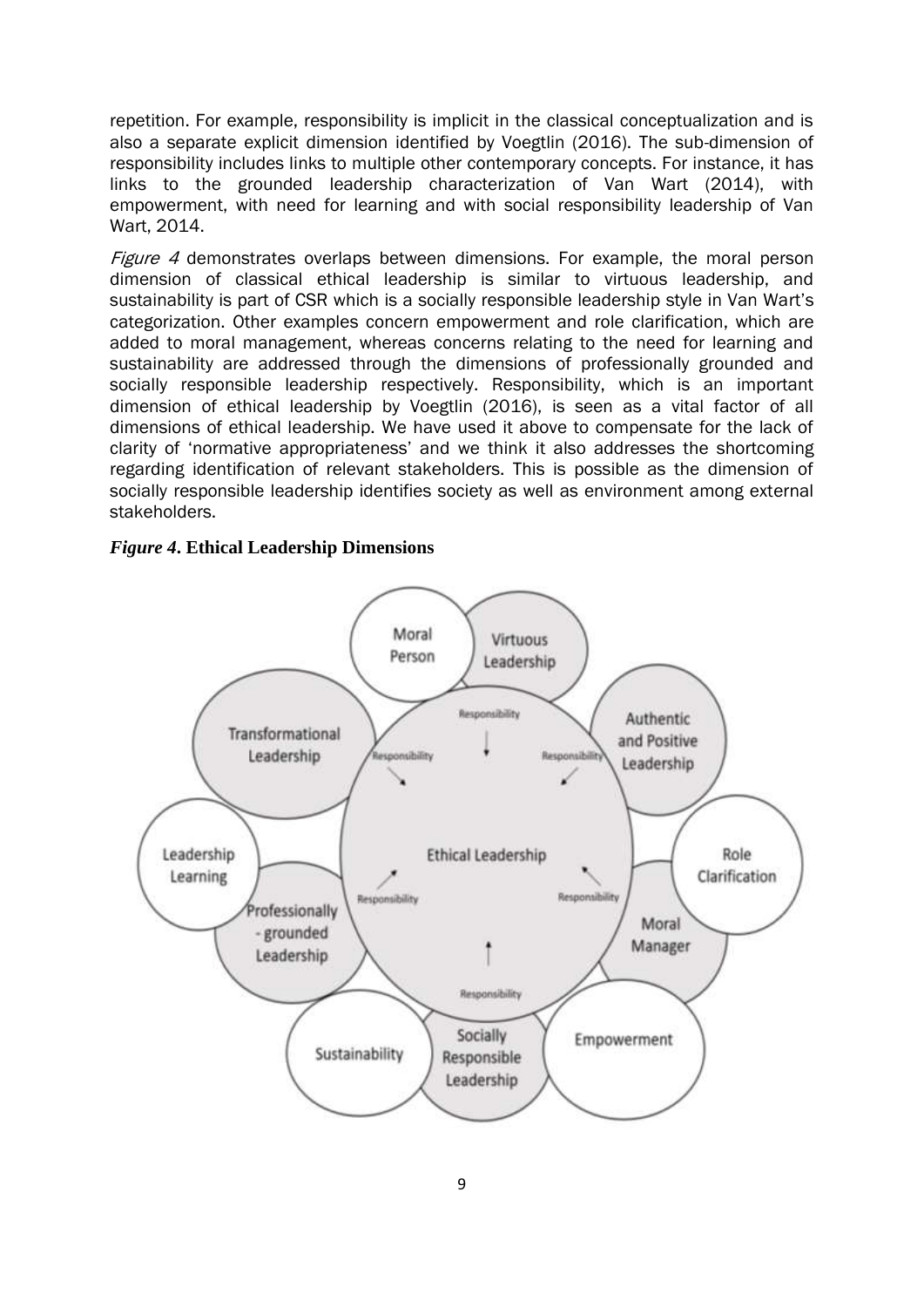So, all shortcomings of the classical perspective mentioned are covered in the model presented in *Figure 4* and we can now present a new, broader definition of ethical leadership: "Ethical leadership is the implicit and explicit pursuit of desired ethical behavior for self and followers through efforts governed by rules and principles that advocate learning motivation, healthy optimism and clarity of purpose to uphold the values of empowerment, service to others, concern for human rights, change for betterment and fulfilling duty towards society, future generations, environment and its sustainability."

Embedded within this definition are the approaches of six constituent ethical leadership styles including virtuous leadership, authentic and positive leadership, moral manager, professionally grounded leadership, social responsibility leadership (including CSR, spiritual servant leadership) and transformational leadership (Van Wart, 2014). These approaches will form the basis for the development of the Broad Ethical Leadership Scale (BELS).

# **Scale Construction**

The BELS has been developed as an amalgam of existing scales of the constituent styles of ethical leadership. The Ethical Leadership Scale (ELS) and the Ethical Leadership Questionnaire are based on classical conceptualization of ethical leadership, whereas, the Ethical Leadership at Work (ELW) is based on contemporary conceptualization. An exhaustive list of scales that were used to import items is shown is Table 1. For authentic and positive leadership, professionally grounded leadership, and spiritual leadership no items could be found in the literature. We developed items ourselves using the study of Van Wart (2014). For the items that were imported from existing scales, only those with factor loadings above 0.4 were considered for incorporation. Overlapping items were also removed to avoid repetitions. We chose to formulate the items in such a way that leaders rate themselves on a Likert scale, therefore, we decided to add items to assess social desirability and formulate a few items negatively (as most items were formulated positively).

In the appendix we provide the tool including items from the social desirability scale as well as negatively coded items for some of the existing items from BELS of our scale. The negatively coded items include " Do not believe that sustainability is a vital function for a good leader" (reverse of transformational leadership) "Believe that only rules are not enough" (reverse of moral manager), "I assign tasks to employees based on my personal preferences" (reverse of virtuous leadership), "I like to be treated with the respect that I deserve based on my position" (reverse of servant leadership) and "I am pessimist" (reverse of positive leadership). The social desirability scale (Hays et al., 1989) consists of items, "I am always polite to people, even if they are not friendly," "I have once taken advantage of someone, "Sometime I would rather take revenge than to forgive and forget", "I sometime feel indignant if I do not get my way" and "I am a good listener, regardless of who I talk to." These items were added to allow control analyses and counter potential response errors.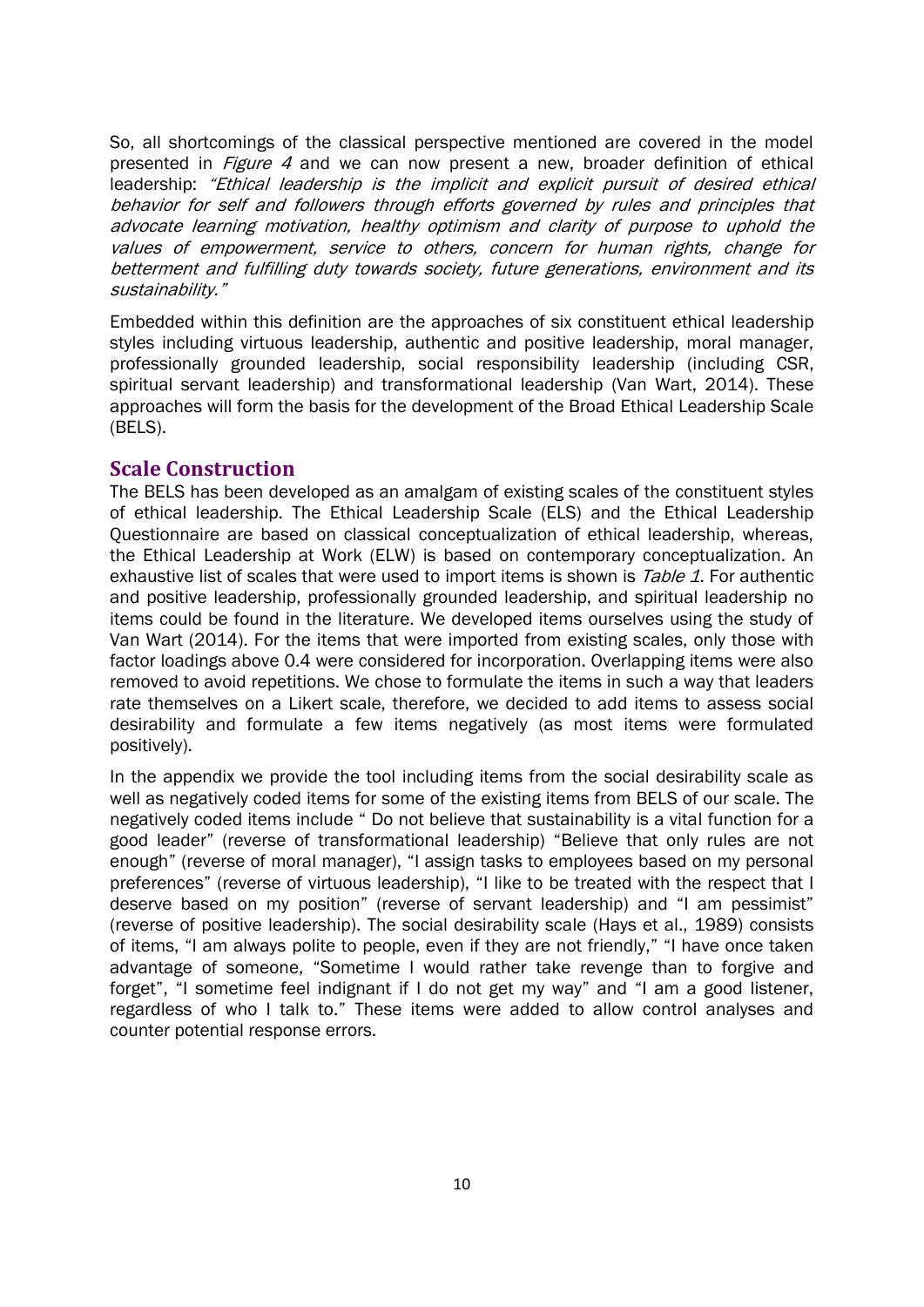#### *Figure 5***. Item-wise Detail of BELS**

Development of Broader ethical leadership scale (BELS)



Next, we will discuss the development of the items for the different elements of ethical leadership.

#### Developing Virtuous Ethical Leadership by Addressing Capacity for Ethical Competence

For the BELS we use eight items to measure virtuous leadership. These items originate from the ELQ that fit best with Van Wart's description of virtuous leadership including attributes likes wisdom. In doing so, we selected the items relating to the moral person. These self-assessed items are "show strong concern for ethical and moral values," "am honest and can be trusted to tell the truth", "am fair and unbiased when assigning tasks to members," "insist on doing what is fair and ethical even when it is not easy,"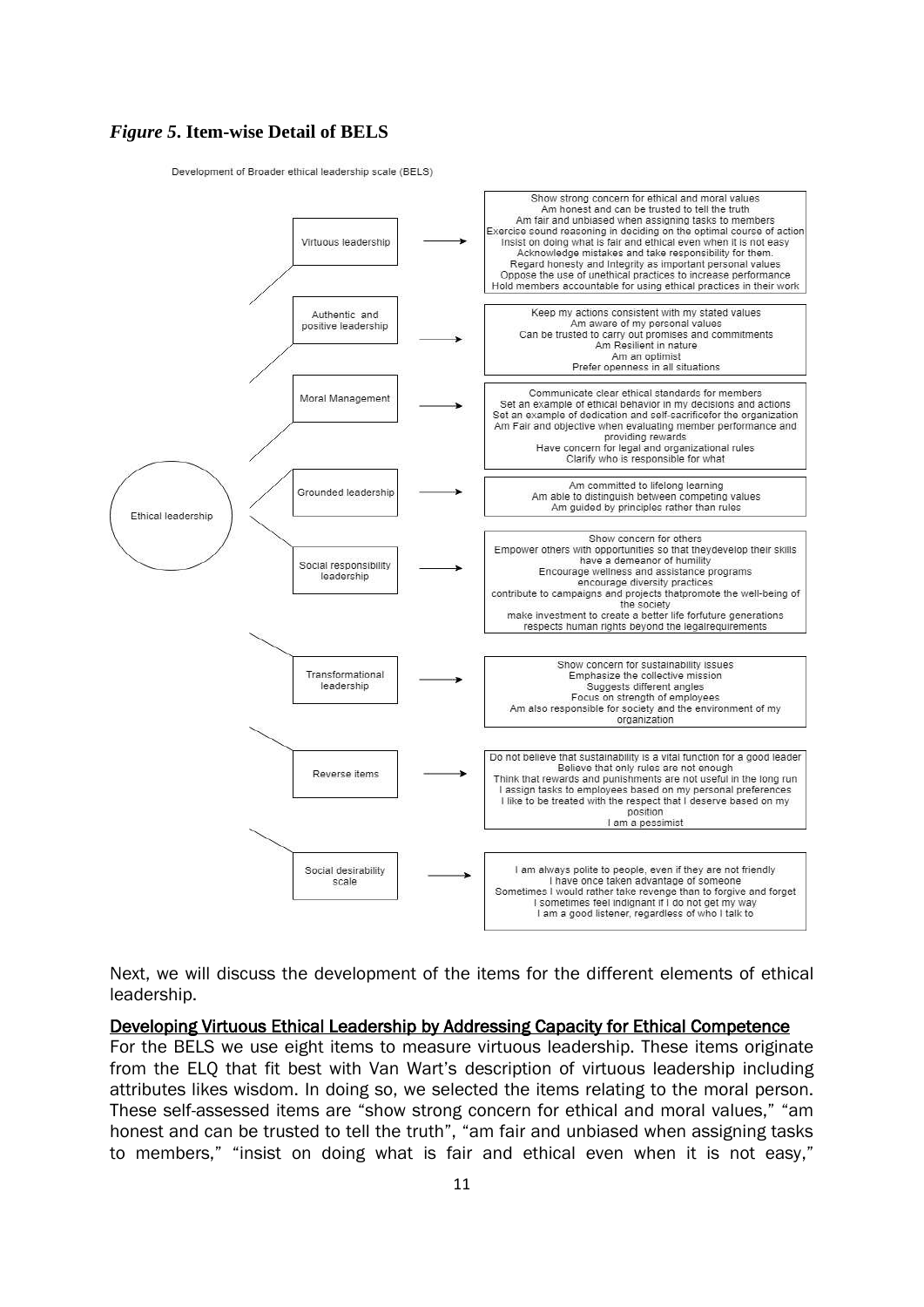"acknowledge mistakes and take responsibility for them," "regard honesty and Integrity as important personal values," "oppose the use of unethical practices to increase performance," and "hold members accountable for using ethical practices in their work" . The coefficients for these items vary from .68 to .72 in their validation study (Yukl et al., 2013).

In addition to these items we also include an item "exercise sound reasoning in deciding on the optimal course of action" relating to wisdom. This item is taken from the survey scale of Wang and Hackett (2016). Wisdom of a leader is a focal characteristic of a virtuous leader as portrayed by Van Wart (2014) but has not been used by Yukl and colleagues in the ELQ (Yukl et al. 2013) which we believe is a potential shortcoming. The coefficient of this item in the two studies conducted by Wang and Hackett (2016) had factor loadings of .78 and .87 respectively.

#### Developing Authentic and Positive Ethical Leadership by Addressing Self Awareness

To assess authentic leadership, we developed items using the description of Van Wart (2014). He classifies an authentic leader as a person who has a focus on her/his selfawareness and improvement. Most essentially as the label suggests, an authentic person displays her/his values through action and stays true to her/his words, hence the feature of "walking the talk" is among the key characteristic of such a leader besides the ability of controlling ego-drives. Therefore, we developed one item relating to the essential characteristic of authentic leaders "am aware of my personal values" and imported two items from the ELQ scale "Keep my actions consistent with my stated values" and "Can be trusted to carry out promises and commitments." These items had coefficient values of .75 and .72 respectively (Yukl et al., 2013).

Positive leaders are characterized by Van Wart (2014) as emphasizing openness, transparency, optimism, and resilience. We developed three items accordingly: "am resilient in nature," "am an optimist," and "prefer openness in all situations."

#### Developing Moral Management by Addressing Role Clarification

Moral management is a dimension of the classical conceptualization of ethical leadership. It includes activities that are carried out by leaders to inculcate ethical values in their followers. These activities include two-way communication reinforcement and decision making (Brown et al., 2005). Although as explained earlier, empowerment is also highlighted among the activities of moral manager, on the basis of Van Wart's (2014) characterization we place empowerment within servant leadership below. Furthermore, based on the shortcomings discussed earlier, role clarification is added as a component of moral management. To assess the moral manager variety of ethical leadership, we use items from the ELQ scale: "communicate clear ethical standards for members," "set an example of ethical behavior in my decisions and actions," "set an example of dedication and self-sacrifice for the organization" and "am fair and objective when evaluating member performance and providing rewards." These items had coefficients varying from .65 to .83 in the original validation study (Yukl et al., 2013).

Besides ELS and ELQ, the ELW also served as a popular scale for assessing ethical leadership. It is based on a construct that includes seven ethical leader behaviors, some of which, for instance role clarification and sustainability are lacking in both the ELS as well as ELQ (Kalshoven et al., 2011). Yukl et al. (2013 criticize the ELW based on arguments that some items use (1) multiple components (2) vague wording and (3) and mixing of positive and negative worded items. Although some of the leader behaviour that the ELW assesses, for instance sustainability, is related to other ethical leadership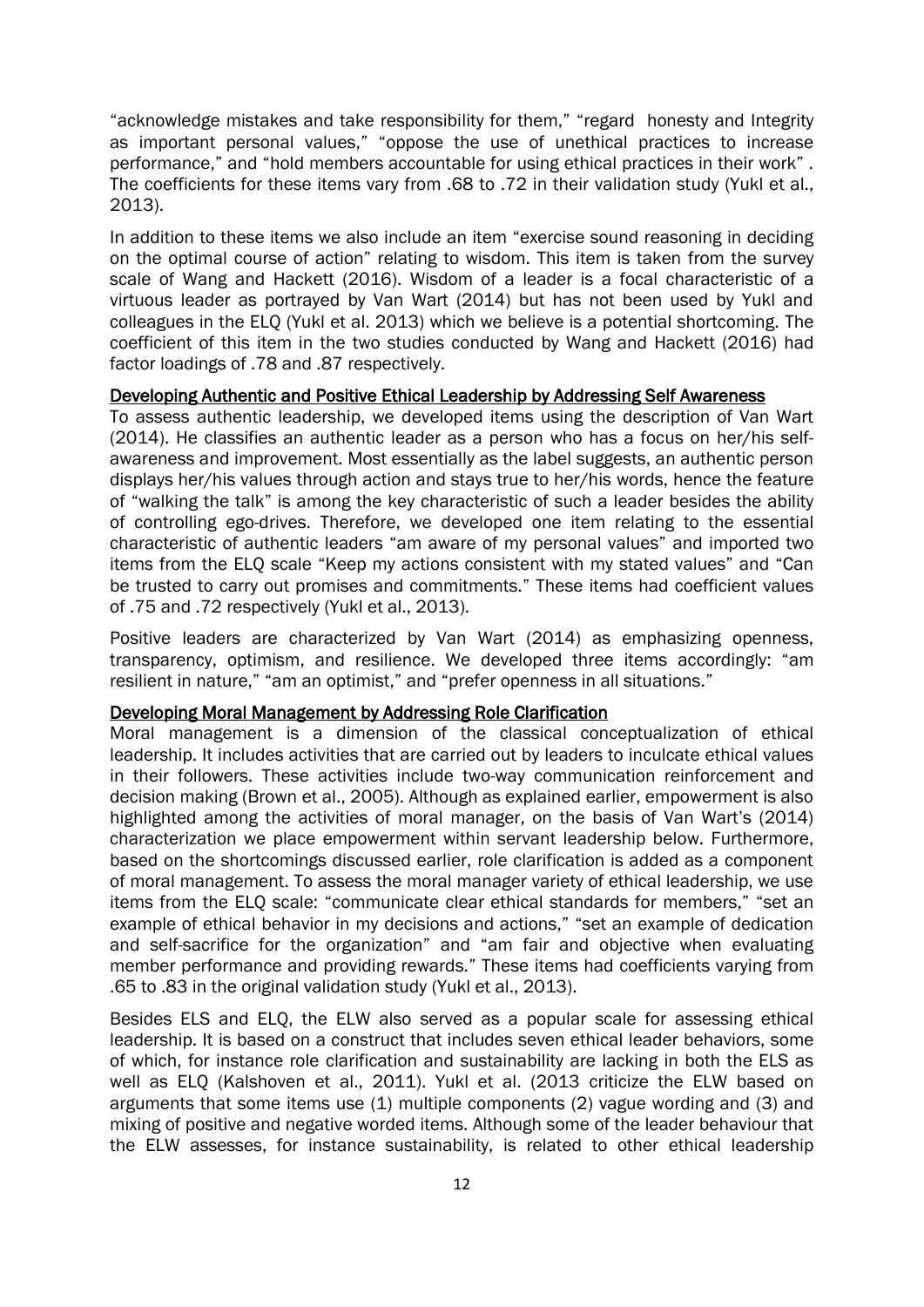varieties, in the assessment of moral manager dimension, we include only one item relating to role clarification. This item "clarify who is responsible for what" had a coefficient of .75. Finally, we develop one item ourselves relating to rules: "have concern for legal and organizational rules."

### Developing Professionally Grounded Ethical Leadership by Addressing Ethical Competence (Learning) and Capacity for Self-Improvement

Professionally-grounded leadership considers broader ethical principles which are not part of the classical conceptualization as the moral management component of the classical conceptualization is more focused on rules and regulations. A focus on principles rather than rules through professionally grounded leadership gives the BELS a broader focus. To assess professionally grounded leadership, we make use of items that touch upon the fundamental differences between this variety and the values of moral manager. Due to lack of availability of a scale that measures professionally grounded leadership, we refer to the description by Van Wart (2014, p.29). He describes a grounded leader as someone who has the capacity to make reasonable exceptions to policies, the competence to deal with competing values and the ability to recognize inappropriate behaviour. These values, which can be developed by a leader through professional training, can be attributed to the learning component of leadership. By adding learning as a factor that differentiates professionally grounded leadership, we also address the shortcomings of the moral manager framework as propagated by Brown and colleagues (Brown et al., 2005), and the subsequent work based on this model. The item relating to learning was taken from Thun and Kelloway (2011). Besides the item "am committed to life-long learning" with a coefficient of .61, we incorporate a self-developed item relating "ability to distinguish between competing values" and "guided by principles rather than rules" based on the description by Van Wart (2014).

#### Developing Socially Responsible Ethical Leadership by Identifying Stakeholders, and Addressing Sustainability and Empowerment

Socially responsible leadership entails three sub styles: servant, spiritual leadership, and CSR. Servant leaders are described as persons who emphasize improvement in wellbeing, who believe in empowerment of employees and who have a characteristic of concomitant humility (Van Wart, 2014). To measure these characteristics, three items from the scale of Dennis and Bocarnea (2005) are used. These items "show concern for other," "empower others with opportunities so that they develop their skills," and "have a demeanor of humility" have coefficient values of .83, .80 and .82 respectively (Dennis & Bocarnea, 2005).

Spiritual leadership is characterized by the assumption of work as a calling and focus on wellness/assistance programs, diversity practices and bereavement programs (Van Wart, 2014). Spiritual leadership can be defined as "comprising the values, attitudes, and behaviors that are necessary to intrinsically motivate one's self and others so that they have a sense of spiritual survival through calling and membership" (Fry, 2003, p.11). Literature also explains "Spiritual leadership can be viewed as a field of inquiry within the broader context of workplace spirituality. Both are areas of research in the early stage of development and therefore lack a strong body of theory and research findings" (Fry, 2003, p.108). In keeping consistency to our work, we uphold the attributes highlight by Van Wart (2014): care for others and diversity. We developed two items "encourage wellness and assistance programs" and "encourage diversity practices" to assess these tendencies (Van Wart, 2014).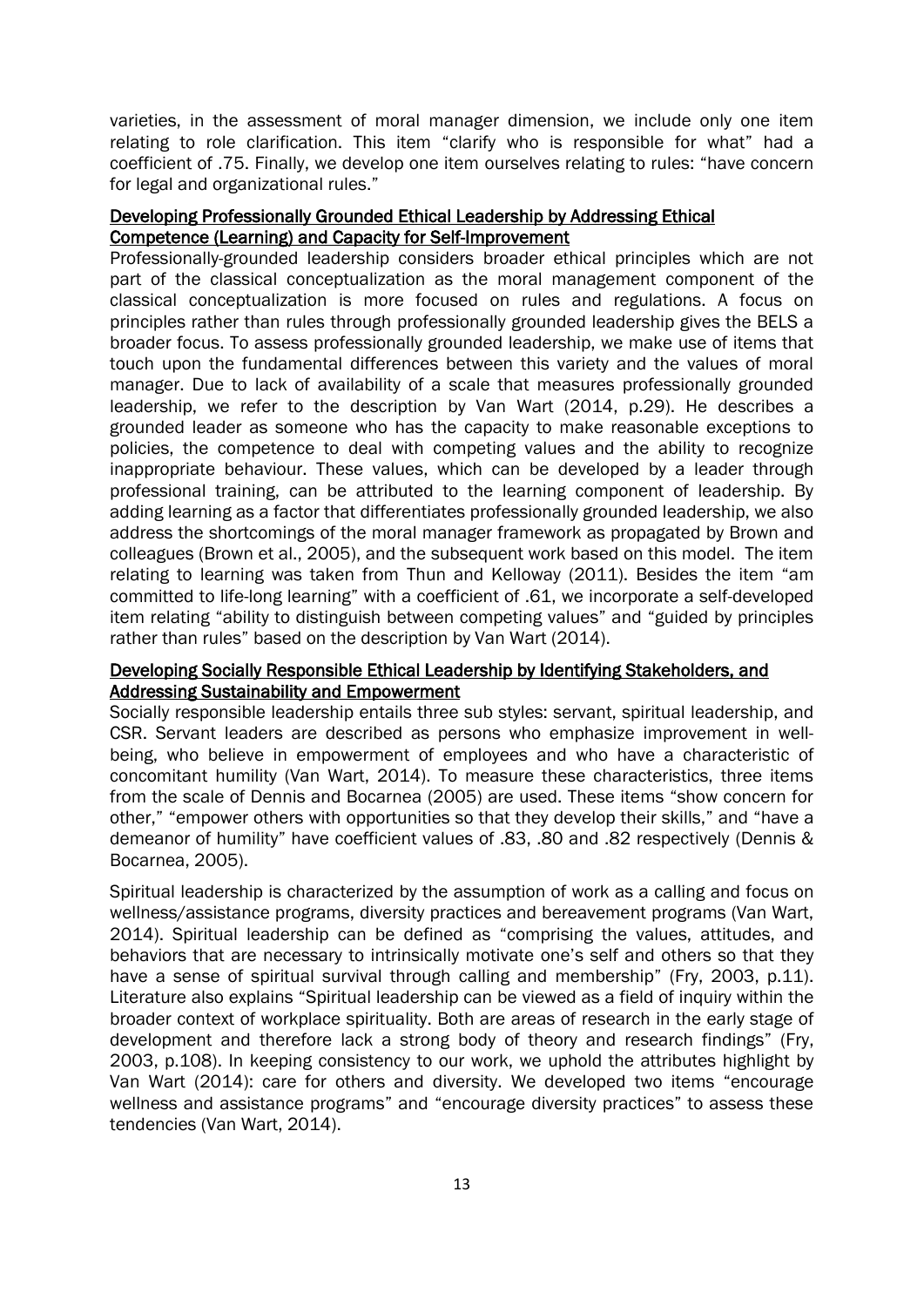Corporate social responsibility (CSR) is characterized by a focus on law abidance, legal and ethical responsibilities, sustainability, human rights and charity (Van Wart, 2014). To assess CSR, we use two items "contribute to campaigns and projects that promote the well-being of the society" and "make investment to create a better life for future generations" with coefficients of 0.67 and 0.81 from the scale of Turker (2009). We also develop an item relating to human rights, "respects human rights beyond the legal requirements" to fully cover the characterization of Van Wart (2014).

### Developing Transformational Ethical Leadership by Addressing "Withholding Necessary Transformation"

To assess the transformational component of ethical leadership, we make use of a scale developed by Avolio et al. (1999). This instrument uses six factors to assess transformational leadership namely charisma/inspirational, intellectual stimulation, individualized consideration, contingent reward, management by exception-active and passive avoidant. Based on our understanding of negative tendencies of transactional tactics as explained earlier, we avoid using items relating this last factor. Instead we focus on Van Wart's (2014) description of a transformational leader which is closely associated with sustainability of the environment. Since the scale by Avolio et al. (1999) does not assess this capacity, we incorporate an item relating to sustainability, "show concern for sustainability issues" from the ethical leadership scale by Kalshoven et al., (2011) with a coefficient of .85. Beside sustainability, we incorporate three items from the scale by Avolio et al. (1999). These items are "emphasize the collective mission," "suggests different angles," and "focus on strength of employees." They relate to the factors of charisma, intellectual stimulation and individualized consideration and have coefficients of .71(.77), .81(.79) and .82(.72) respectively for initial and replication set of samples. (Avolio et al., 1999).

Table 1 shows the full survey tool, including sources of origin for each item. Figure 5 shows all items incorporated in the BELS.

| S No           | <i>Item</i>                                                             | Source of items           | Ethical Leadership<br><i>Style</i> |
|----------------|-------------------------------------------------------------------------|---------------------------|------------------------------------|
|                | I, as leader                                                            |                           |                                    |
| 1              | Show strong concern for ethical and moral values                        | (ELQ) Yukl et al.<br>2013 | Virtuous Leader                    |
| 2              | Am honest and can be trusted to tell the truth                          |                           |                                    |
| $\mathfrak{Z}$ | Am fair and unbiased when assigning tasks to<br>members                 |                           |                                    |
| 4              | Exercise sound reasoning in deciding on the optimal<br>course of action | Wang and Hackett,<br>2016 |                                    |
| 5              | Insist on doing what is fair and ethical even when it is<br>not easy    | (ELQ) Yukl et al.<br>2013 |                                    |
| 6              | Acknowledge mistakes and take responsibility for<br>them.               |                           |                                    |
| 7              | Regard honesty and integrity as important personal<br>values            |                           |                                    |
| 8              | Oppose the use of unethical practices to increase<br>performance        |                           |                                    |
| 9              | Hold members accountable for using ethical practices<br>in their work   |                           |                                    |

#### *Table 1***: List of Items of BELS and Their Sources<sup>1</sup>**

<sup>&</sup>lt;sup>1</sup> Source of items denoting '-' implies same as preceding.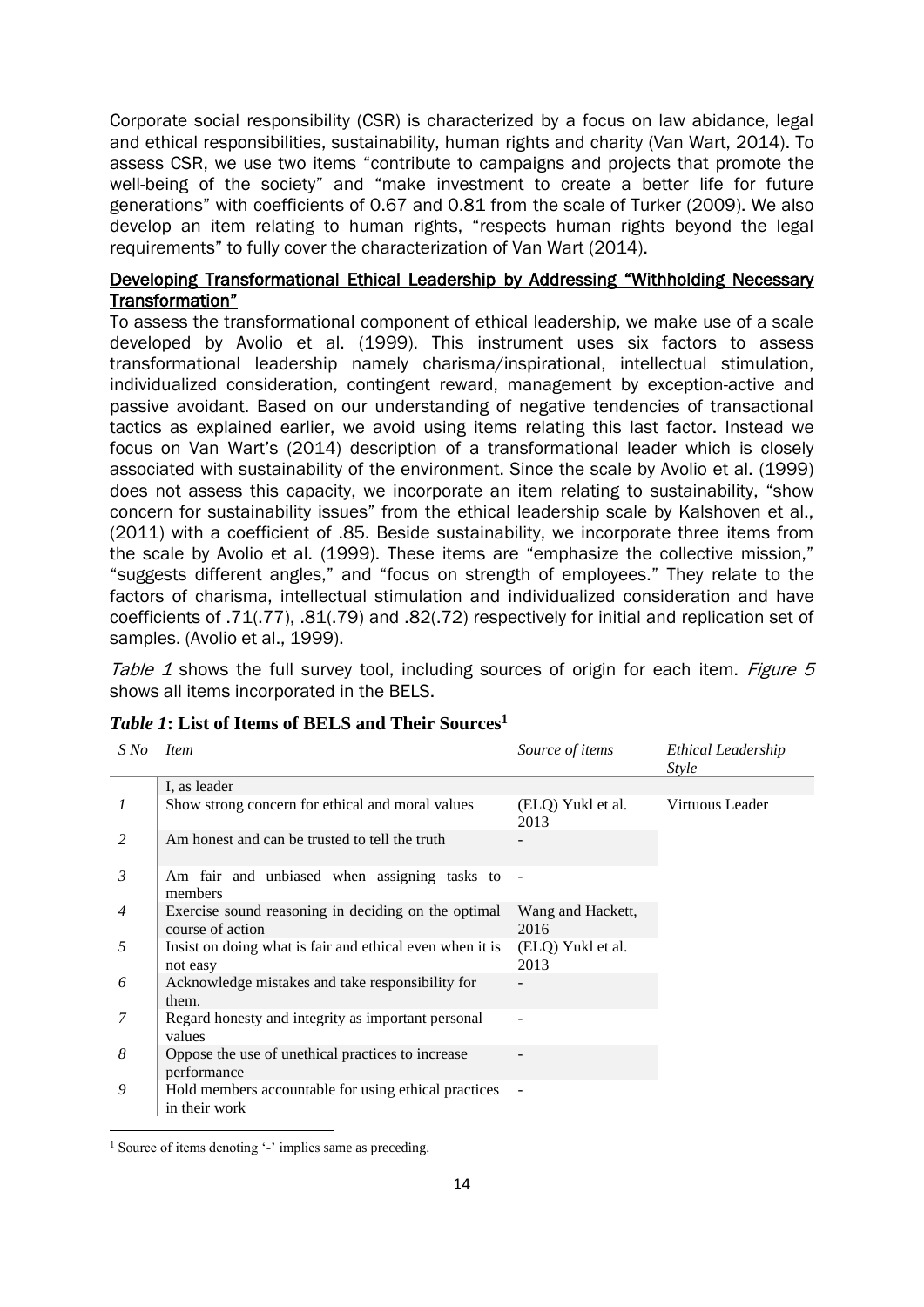| 10<br>11 | Keep my actions consistent with my stated values<br>Am aware of my personal values | Van Wart, 2014                          | Authentic Leader                  |
|----------|------------------------------------------------------------------------------------|-----------------------------------------|-----------------------------------|
| 12       | Can be trusted to carry out promises and<br>commitments                            |                                         |                                   |
| 13       | Am resilient in nature                                                             |                                         | Positive Leader                   |
| 14       | Am an optimist                                                                     |                                         |                                   |
| 15       | Prefer openness in all situations                                                  |                                         |                                   |
| 16       | Communicate clear ethical standards for members                                    | (ELQ) Yukl et al.<br>2013               | Moral Manager                     |
| 17       | Set an example of ethical behavior in my decisions<br>and actions                  |                                         |                                   |
| 18       | Set an example of dedication and self-sacrifice for the<br>organization            | $\equiv$                                |                                   |
| 19       | Am Fair and objective when evaluating member<br>performance and providing rewards  |                                         |                                   |
| 20       | Have concern for legal and organizational rules                                    | Van Wart, 2014                          |                                   |
| 21       | Clarify who is responsible for what                                                | (ELW) Kalshoven et<br>al. 2011          |                                   |
| 22       | Am committed to lifelong learning                                                  | Thun and Kelloway,<br>2011              | Professionally<br>grounded leader |
| 23       | Am able to distinguish between competing values                                    | Van Wart, 2014                          |                                   |
| 24       | Am guided by principles rather than rules                                          |                                         |                                   |
| 25       | Show concern for others                                                            | Dennis and<br>Bocarnea, 2005            | Servant Leader                    |
| 26       | Empower others with opportunities so that they<br>develop their skills             |                                         |                                   |
| 27       | Have a demeanor of humility                                                        |                                         |                                   |
| 28       | Encourage wellness and assistance programs                                         | Van Wart, 2014                          | Spiritual Leader                  |
| 29       | Encourage diversity practices                                                      |                                         |                                   |
| 30       | Contribute to campaigns and projects that promote<br>the well-being of the society | <b>Turker</b> , 2009                    | <b>CSR</b>                        |
| 31       | Make investment to create a better life for future<br>generations                  |                                         |                                   |
| 32       | Respects human rights beyond the legal requirements                                | Van Wart, 2014                          |                                   |
| 33       | Show concern for sustainability issues                                             | (ELW)Kalshoven et<br>al. 2011           | Transformational<br>Leader        |
| 34       | Emphasize the collective mission                                                   | (MLQ)Avolio et al.<br>1999              |                                   |
| 35       | Suggests different angles                                                          |                                         |                                   |
| 36       | Focus on strength of employees                                                     |                                         |                                   |
| 37       | Am also responsible for society and the environment<br>of my organization          | Added                                   |                                   |
| 38       | Do not believe that sustainability is a vital function                             | Added, reverse<br>of                    | Reverse coded                     |
| 39       | for a good leader<br>Believe that only rules are not enough                        | transformational L<br>Added, reverse of |                                   |
| 40       | Think that rewards and punishments are not useful in                               | moral manager<br>Added, reverse<br>of   |                                   |
| 41       | the long run<br>I assign tasks to employees based on my personal                   | moral manager<br>Reverse of 3           |                                   |
|          | preferences                                                                        |                                         |                                   |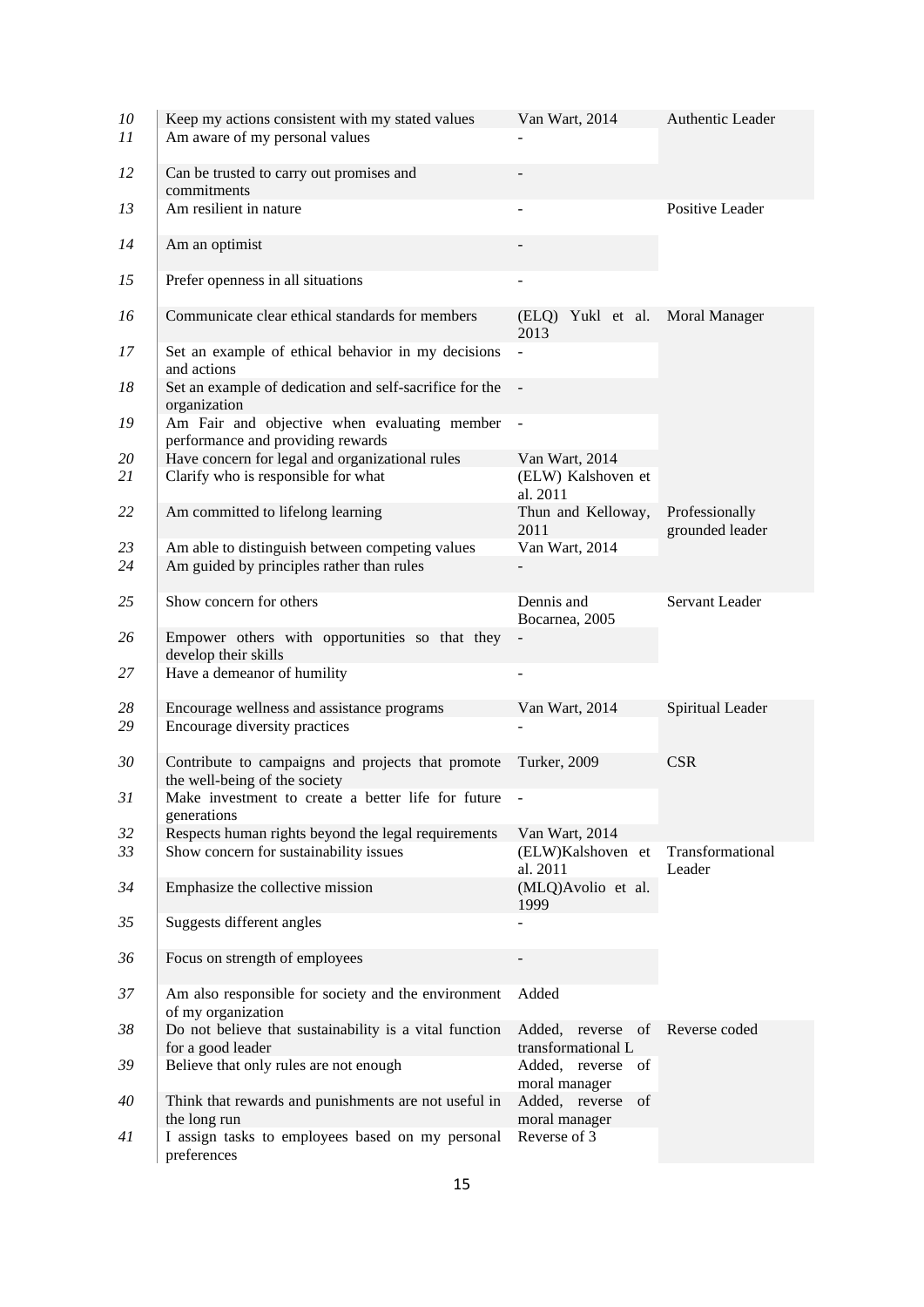| 42 | I like to be treated with the respect that I deserve Reverse of 27<br>based on my position |               |                              |
|----|--------------------------------------------------------------------------------------------|---------------|------------------------------|
| 43 | I am a pessimist                                                                           | Reverse of 14 |                              |
| 44 | I am always polite to people, even if they are not Hays et al., 1989<br>friendly           |               | Social desirability<br>scale |
| 45 | I have once taken advantage of someone                                                     |               |                              |
| 46 | Sometimes I would rather take revenge than to -<br>forgive and forget                      |               |                              |
| 47 | I sometimes feel indignant if I do not get my way                                          |               |                              |
| 48 | I am a good listener, regardless of who I talk to                                          |               |                              |

# **Conclusion**

The goal of this article was to review and develop the literature of ethical leadership conceptualizations. The existing literature addressed multiple conceptualizations and made use of various measurement tools. To synthesize the literature, this study divided it into two broad schools of thoughts; classical and contemporary. By addressing the shortcomings of the classical conceptualization, we added the distinguishing elements of the contemporary conceptualization into this model to develop a broader conceptualization. In doing so, we offer a new definition that addresses these contemporary elements and a new ethical leadership survey scale which overcomes all existing limitations. We put forward our understanding of ethical leadership as: "*Ethical* leadership is the implicit and explicit pursuit of desired ethical behavior for self and followers through efforts governed by rules and principles that advocate learning motivation, healthy optimism and clarity of purpose to uphold the values of empowerment, service to others, concern for human rights, change for betterment and fulfilling duty towards society, future generations, environment and its sustainability."

The Broader Ethical Leadership Scale (BELS) we proposed in this study is a comprehensive scale of ethical leadership that incorporates all elements of ethical leadership that have previously been only partially present within classical ethical leadership scales or in contemporary scales but not altogether. The BELS is an amalgam of items from existing scales and self-developed items where no existing scales were present. Existing scales were not used in full to avoid repetition. Most existing items were originally intended to be rated by subordinates, but we have changed these into first form by adding, 'I, as a leader' before each item. To reduce the risk of social desirability or bias, we have incorporated a social desirability scale and added a number of negatively coded items. Researchers who want to use the BELS can of course reformulate the items again to make them suitable for respondents' rating their leaders.

Future research is needed to empirically validate the BELS and test whether the broader concept of ethical leadership holds. Some ethical attributes may be universal, for instance fairness and justice while others are more contemporary in nature. Some of the most distinguishable elements of the broader concept that pertain to modern day ethical debate are sustainability, openness to diversity, empowerment and care for society. The advocacy of these elements may also be subject to culture, geographical locations and organizational sector. With regard to empowerment of women, even in the most developed countries like the USA, women rights in numerous forms are yet to be fully implemented (Hester, 2012). Given that ethical leadership is normative in nature, we predict differences across cultures within some elements, but generic environmental concerns and human rights do not vary. We invite further research to determine which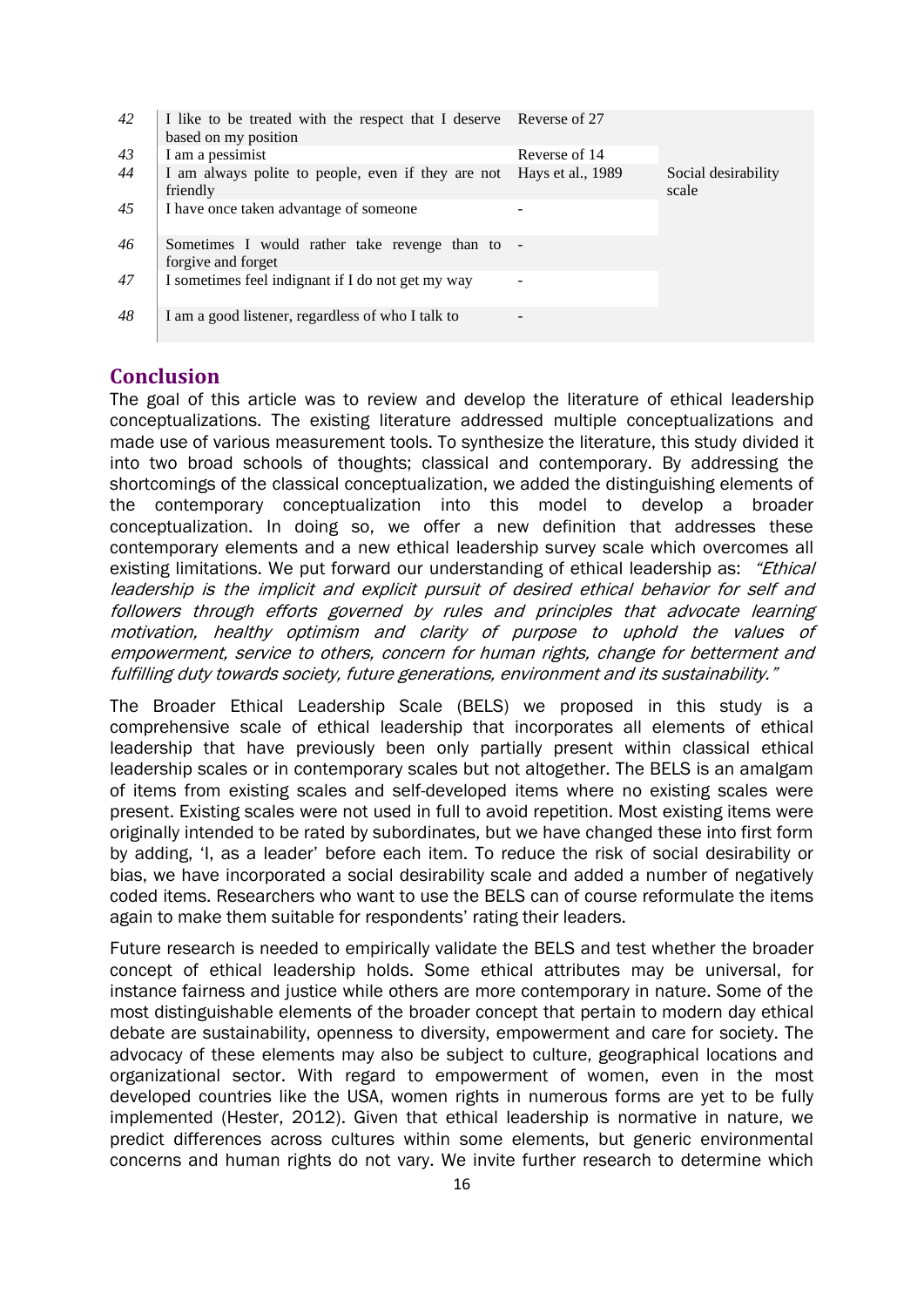ethical leadership attributes stand universal and otherwise. Likewise, the feminine attribute of caring has been widely acknowledged (Noddings, 1984) and this aspect is put in contrast with relative psychological theories. Since the broader construct of ethical leadership entails such elements, it will be interesting to link care-associated attributes across gender in empirical studies, which could then indicate if female leaders outperform their male colleagues within this domain and if some attributes associate more closer to a specific gender as highlighted by Hester (2012). It is also important to further investigate the exploitation of women as "carers" (Kittay, 2003) and the misuse of "ethical leader's care" in general by followers. Replication of existing studies using the BELS will also be interesting to test the broader concept of ethical leadership across different sectors i.e. public, private and nonprofit. It will be interesting to explore if ethical leadership has the same construct across these sectors or have multiple interpretations for these sectors as predicted (Heres & Lasthuizen, 2012).

Finally, the downside of proposed definition relates to its implicit focus on a number of important factors. However, our measurement scale, BELS, is longer than the existing scales and includes multiple items per dimension, which have been left as such because (a) a validation study can determine which items work best and (b) to obtain sufficient variation in responses. This is also in line with the study of Ziegler et al. (2014) which suggests that before making a short measurement tool, a long measurement tool is needed. Alternatively, interviews could also prove to be an effective tool for ethical leadership (Heres and Lasthuizen, 2012). The BELS scale can provide a useful framework for such interviews.

# **References**

- Avolio, B.J., Bass, B.M., and Jung, D.I. (1999). Re‐examining the Components of Transformational and Transactional Leadership Using the Multifactor Leadership. Journal of Occupational and Organizational Psychology, 72(4), 441-462.
- Bass, B. M. and Avolio, B. J. (2000). Multifactor Leadership Questionnaire: MLQ; Sampler Set; Technical Report, Leader Form, Rater Form, and Scoring Key for MLQ Form 5x-Short, Mind Garden.
- Bass, B.M. and Steidlmeier, P.J. (1999). Ethics, Character, and Authentic Transforma-tional Leadership Behavior. Leadership Quarterly, 10(2), 181-217.
- Becker, B. E., Huselid, M. A., Becker, B., and Huselid, M. A. (1998). High Performance Work Systems and Firm Performance: A Synthesis of Research and Managerial Implications. In Research in Personnel and Human Resource Management, Citeseer.
- Bhal, K. T. and Dadhich, A. J. (2011). Impact of Ethical Leadership and Leader–Member Exchange on Whistle Blowing: The Moderating Impact of the Moral Intensity of the Issue. Journal of Business Ethics, 103(3), 485.
- Blalock, H. M. (1968). The Measurement Problem: A Gap Between the Languages of Theory and Research. Methodology in Social Research, 5-27.
- Brown, L. M. and Posner, B. Z. (2001). Exploring the Relationship Between Learning and Leadership. Leadership & Organization Development Journal, 22(6), 274-280.
- Brown, M. E., Treviño, L. K., and Harrison, D. A. (2005). Ethical Leadership: A Social Learning Perspective For Construct Development And Testing. Organizational Behavior and Human Decision Processes, 97(2), 117-134.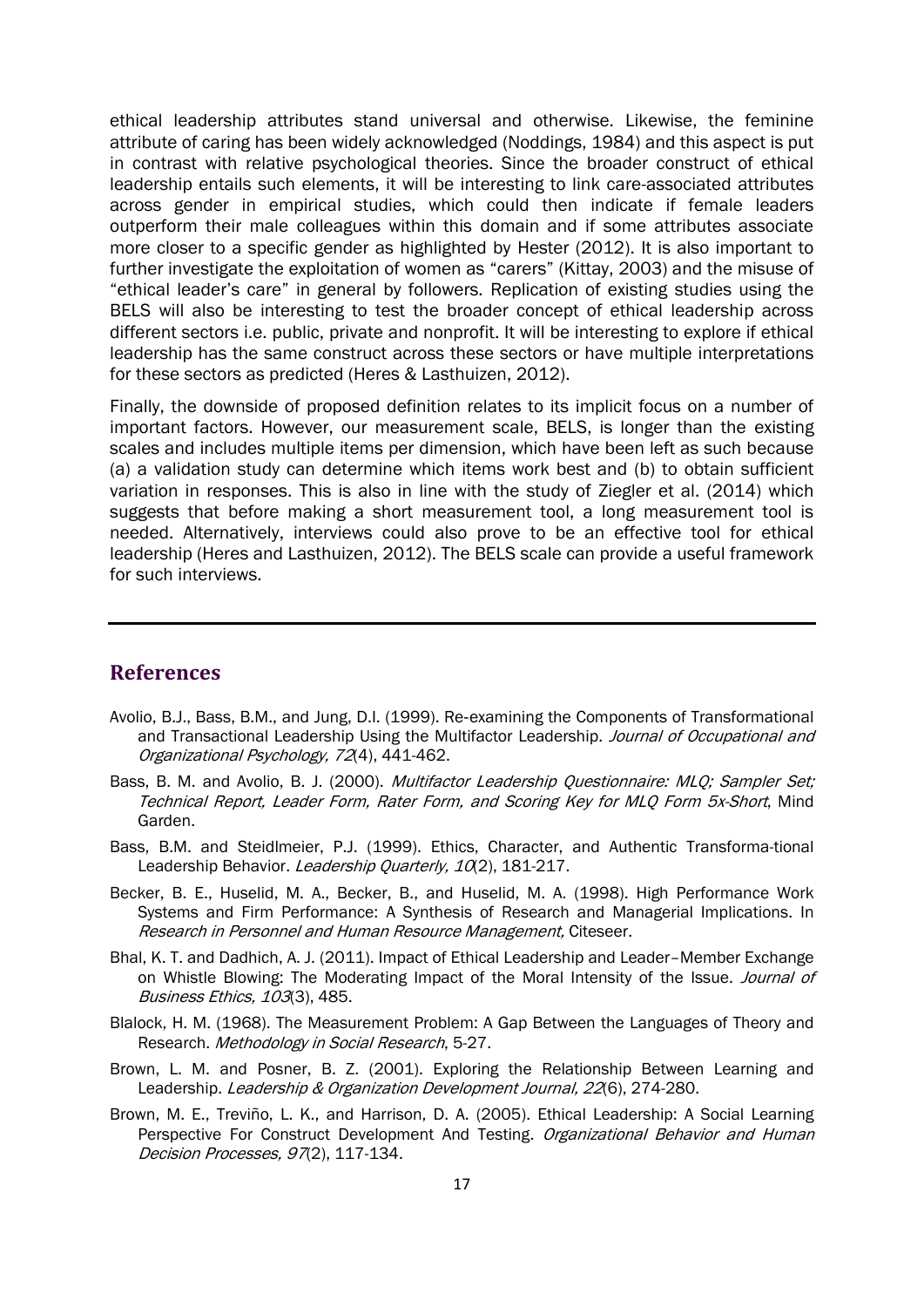- Brown, M. E. and Treviño, L. K. (2006). Ethical Leadership: A Review and Future Directions. The Leadership Quarterly, 17(6), 595-616.
- Burns, J. (1978). *Leadership* (Vol. 181). New York: Harper & Row.
- Burns, J. M. (2003). Transforming Leadership. New York: Grove Press.
- Covin, T., Kolenko, T., Sightler, K., and Tudor, R. (1992). Correlates of organization-based selfesteem Paper presented at the Annual Meeting of the Southern Management Association, New Orleans, LA.
- De Hoogh, A. H. and Den Hartog, D. N. (2008). Ethical and Despotic Leadership, Relationships with Leader's Social Responsibility, Top Management Team Effectiveness and Subordinates' Optimism: A Multi-Method Study. The Leadership Ouarterly, 19(3), 297-311.
- Demirtas, O. and Akdogan, A. (2015). The Effect of Ethical Leadership Behavior on Ethical Climate, Turnover Intention, and Affective Commitment, Journal of Business Ethics, 130(1), 59-67.
- Den Hartog, D. N.and De Hoogh, A. H. (2009). Empowering Behaviour and Leader Fairness and Integrity: Studying Perceptions of Ethical Leader Behaviour from a Levels-of-Analysis Perspective. European Journal of Work and Organisational Psychology, 18(2), 199-230.
- Den Hartog, D. N. (2015). Ethical Leadership. Annual Review Organizational Psychology and Organizational Behaviour, 2(1), 409-434.
- Dennis, R. S. and Bocarnea, M. J. (2005). Development of the servant leadership assessment instrument. Leadership & Organization Development Journal, 26(8), 600-615.
- Dyllick, T. and Hockerts, K. (2002). Beyond the Business Case for Corporate Sustainability. Business Strategy and the Environment, 11(2), 130-141.
- Eisenbeiss, S. A. (2012). Re-thinking Ethical Leadership: An Interdisciplinary Integrative Approach. The Leadership Quarterly, 23(5), 791-808.
- Elçi, M., Şener, İ., Aksoy, S., and Alpkan, L. (2012). The Impact of Ethical Leadership and Leadership Effectiveness on Employees' Turnover Intention: The Mediating Role of Work Related Stress. Procedia-Social and Behavioral Sciences, 58, 289-297.
- Freeman, R. E. and Reed, D. L. (1983). Stockholders and Stakeholders: A New Perspective on Corporate Governance. California Management Review, 25(3), 88-106.
- Frisch, C. and Huppenbauer, M. (2014). New Insights into Ethical Leadership: A Qualitative Investigation of the Experiences of Executive Ethical Leaders. Journal of Business Ethics, <sup>123</sup>(1), 23-43.
- Fry, L. W. (2003). Toward a Theory of Spiritual Leadership. The Leadership Quarterly, 14(6), 693-727.
- Gini, A. (1998). Moral Leadership and Business Ethics. In J. B. Ciulla (Ed.), *Ethics, the Heart of* Leadership (pp. 27-45). Westport, CT: Quorum Books.
- Hartley, J. (2018). Ten Propositions About Public Leadership. International Journal of Public Leadership, 14(4), 202-217.
- Hassan, S., Wright, B. E., and Yukl, G. (2014). Does Ethical Leadership Matter in Government? Effects on Organizational Commitment, Absenteeism, and Willingness to Report Ethical Problems. Public Administration Review, 74(3), 333-343.
- Hays, R. D., Hayashi, T., and Stewart, A. L. (1989). A Five-Item Measure of Socially Desirable Response Set. Educational and Psychological Measurement, 49(3), 629-636.
- Heres, L. and Lasthuizen, K. (2012). What's the difference? Ethical Leadership in Public, Hybrid and Private Sector Organizations. Journal of Change Management, 12(4), 441-466.
- Hester, J. (2012). Values-based Leadership: A Shift in Attitude. Journal of Values-based Leadership, 5(1), 5.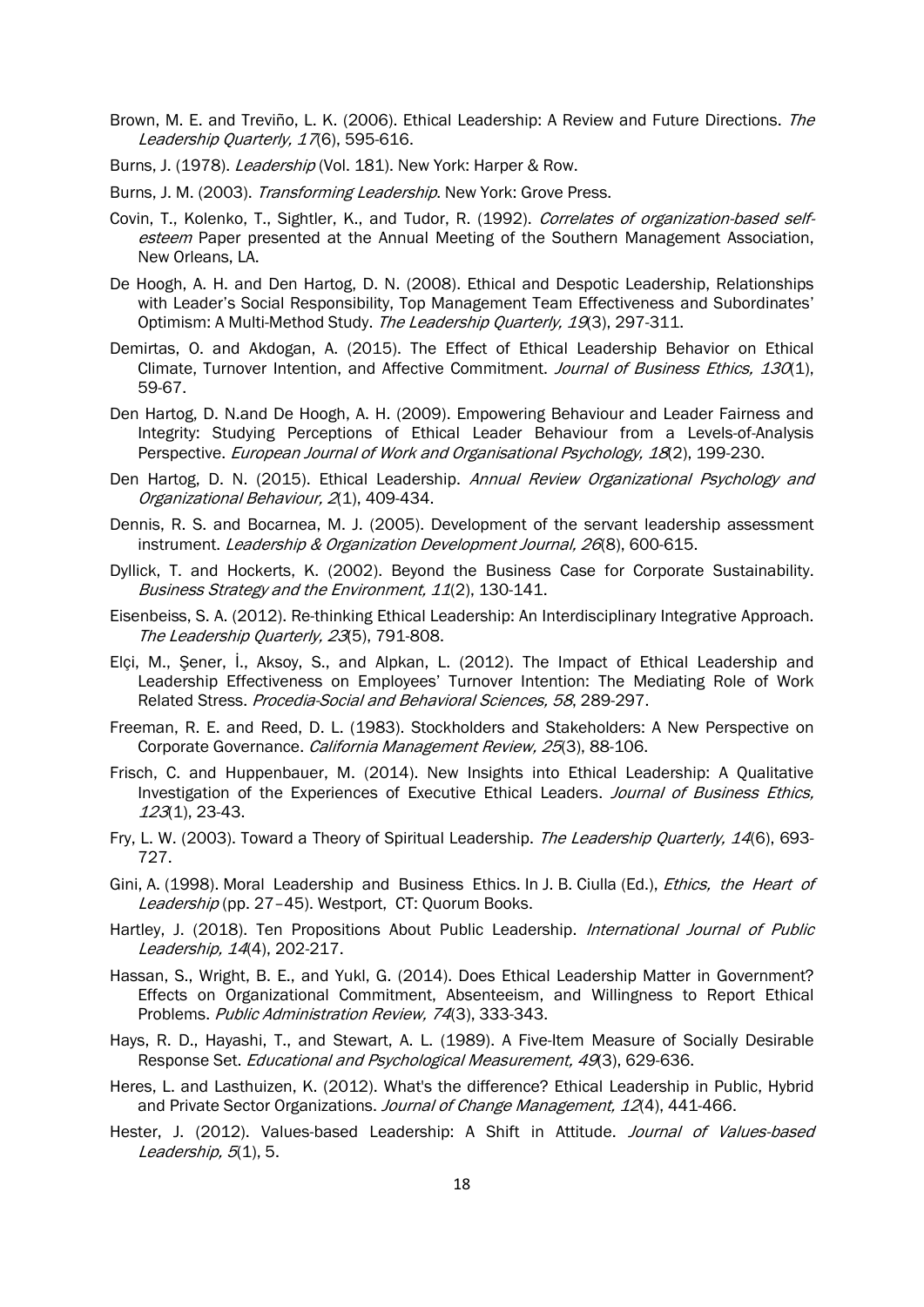- Howell, J. M. and Avolio, B. J. (1992). The Ethics of Charismatic Leadership: Submission or Liberation? Academy of Management Executive, 6(2), 43-54.
- Ivancevich, J. M. and Gilbert, J. A. (2000). Diversity Management: Time for a New Approach. Public Personnel Management, 29(1), 75-92.
- Kalshoven, K., Den Hartog, D. N., and De Hoogh, A. H. J. T. L. Q. (2011). Ethical leadership at work questionnaire (ELW): Development and validation of a multidimensional measure. The Leadership Quarterly, 22(1), 51-69.
- Kalshoven, K., van Dijk, H., and Boon, C. (2016). Why and when does ethical leadership evoke unethical follower behavior? Journal of Managerial Psychology, 31(2), 500-515.
- Kanungo, R. N. and Mendonca, M. (1996). *Ethical Dimensions of Leadership* (Vol. 3): Sage.
- Kittay, E. F. and Feder, E. K. (2003). The Subject of Care: Feminist Perspectives On Dependency, Rowman & Littlefield Publishers.
- Kodish, S. (2006). The paradoxes of leadership: The contribution of Aristotle. Leadership, 2(4), 451-468.
- Kohlberg, L. and Hersh, R. (1977). Moral development: A review of the theory. *Theory into* practice, 16(2), 53-59.
- Lin, S.-H. J., Ma, J. and Johnson, R. E. (2016). When ethical leader behavior breaks bad: How ethical leader behavior can turn abusive via ego depletion and moral licensing. Journal of Applied Psychology, 101(6), 815.
- Mayer, D. M., Kuenzi, M., Greenbaum, R., Bardes, M.,and Salvador, R. B. (2009). How low does ethical leadership flow? Test of a trickle-down model. Organisational Behavior and Human Decision Processes, 108(1), 1-13.
- Noddings, N. (1986). Caring: A Feminine Approach to Ethics And Care. University of California Press.
- Pierce, J. L. and Gardner, D. G. (2004). Self-esteem within the work and organizational context: A review of the organization-based self-esteem literature. Journal of Management, 30(5), 591-622.
- Resick, C. J., Hanges, P. J., Dickson, M. W., and Mitchelson, J. K. (2006). A cross-cultural examination of the endorsement of ethical leadership. Journal of Business Ethics, 63(4), 345-359.
- Shakeel, F., Kruyen, P.M., and Van Thiel, S. (2019). Ethical Leadership as Process: A Conceptual Proposition. Public Integrity, 21(6), 613-624, DOI: 10.1080/10999922.2019.1606544.
- Singh, J. (1991). Redundancy in constructs: Problem, assessment, and an illustrative example. Journal of Business Research, 22(3), 255-280.
- Tesser, A. and Krauss, H. (1976). On validating a relationship between constructs. Educational and Psychological Measurement, 36(1), 111-121.
- Thun, B. and Kevin Kelloway, E. (2011). Virtuous leaders: Assessing character strengths in the workplace. *Canadian Journal of Administrative Sciences, 28*(3), 270-283.
- Treviño, L. K., Brown, M., and Hartman, L. P. (2003). A qualitative investigation of perceived executive ethical leadership: Perceptions from inside and outside the executive suite. Human Relations, 56(1), 5-37.
- Trevino, L. K., Hartman, L. P., and Brown, M. (2000). Moral person and moral manager: How executives develop a reputation for ethical leadership. California Management Review, 42(4), 128-142.
- Trevino, L. K. (1992). The social effects of punishment in organizations: A justice perspective. Academy of Management Review, 17(4), 647-676.